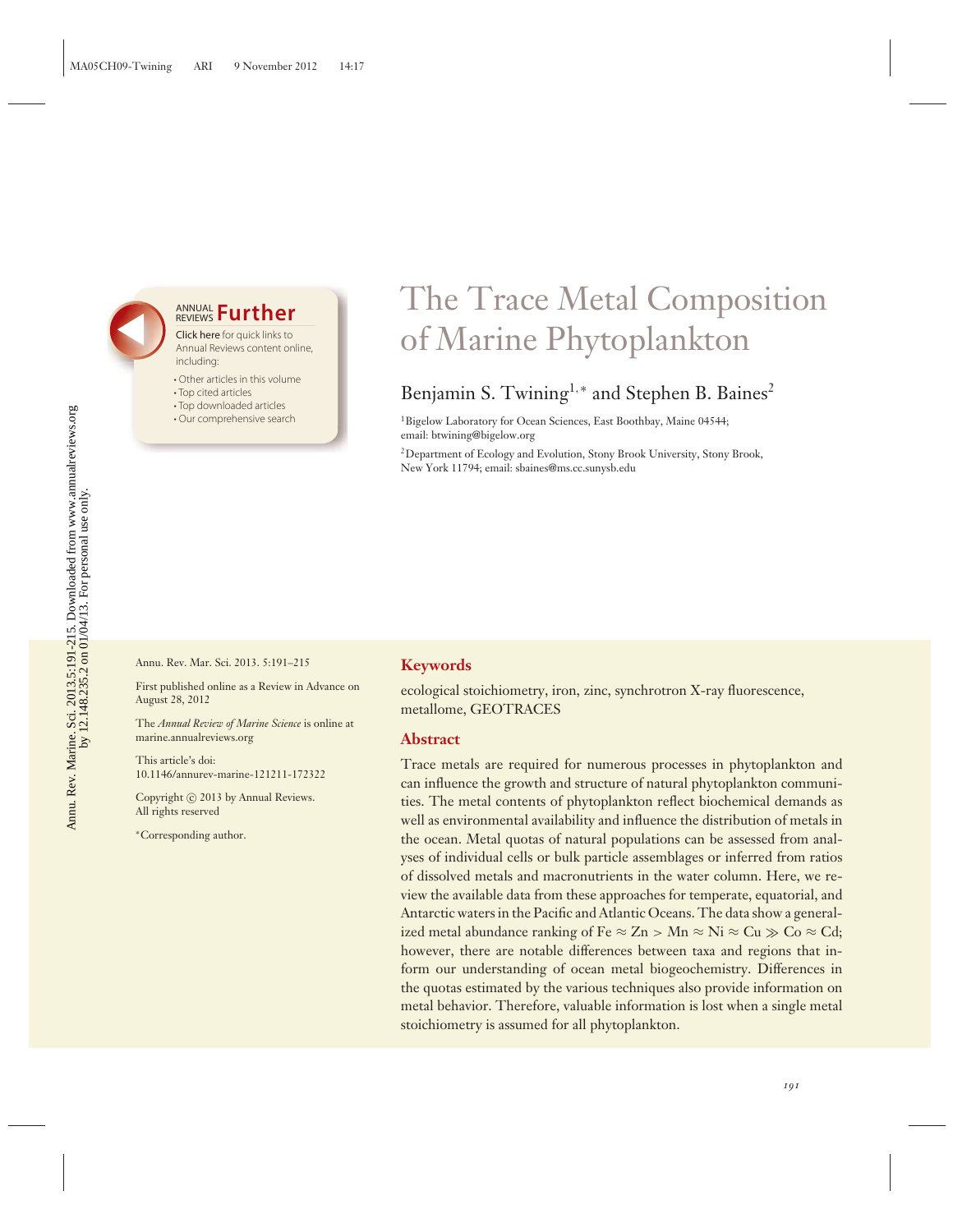#### **INTRODUCTION**

Trace metals are required for numerous processes in phytoplankton, and the past 30 years have witnessed a rapidly expanding body of research into the ways that metal availability shapes biogeochemical processes. This research has shown that metal availability can limit the growth of phytoplankton in certain environments. In addition, because groups of phytoplankton differ in their trace metal requirements, metal availability shapes the phytoplankton community in ways that influence the biogeochemistry of nonmetals such as C and N. Moreover, the metal requirements of phytoplankton are themselves a function of shifting light, macronutrient, and temperature regimes. Although much has been learned about the metal composition of phytoplankton in the ocean and its influence on patterns in marine chemistry, there has not been a systematic comparison of different lines of evidence concerning the trace element contents of phytoplankton in the ocean. Here, we review the literature on the metal content of phytoplankton determined using a variety of techniques. In so doing, we suggest limits to establishing generalized trace metal stoichiometries, note oceanographically important regional differences in trace metal content that are consistent among approaches, and discuss the implications of differences among methods.

#### **PHYSIOLOGICAL ROLES OF METALS IN PHYTOPLANKTON**

The metal quotas of phytoplankton are driven largely by the biochemical demands of the cells. Fe is required for many processes, including C and N fixation, nitrate and nitrite reduction, chlorophyll synthesis, and the electron transport chains of respiration and photosynthesis (**Table 1**). The electron flow associated with photosystems I and II alone requires nearly 22 atoms of Fe per complex (Raven et al. 1999). Fe is also incorporated into several enzymes used by cells to deal with reactive oxygen species, and the enzyme that catalyzes N fixation, nitrogenase, requires 38 Fe atoms per holoenzyme complex (Whittaker et al. 2011); these uses impart a significant Fe requirement to diazotrophs. Zn is also involved in a plethora of cell functions, often owing to its ability to function as a Lewis acid (Frausto da Silva & Williams 2001.)

The roles of other metals in cellular biochemistry are somewhat more specific and limited. Mn is involved most prominently in the  $O_2$ -evolving complex of photosystem II, and the Mn form of superoxide dismutase is also common in diatoms (Wolfe-Simon et al. 2005). Cu is used in both photosynthetic and respiratory electron transport chains as well as in the Cu-Zn form of superoxide dismutase, and it is thought to play a role in the transmembrane uptake of Fe (La Fontaine et al. 2002, Maldonado et al. 2006). Ni is associated primarily with urease and the Ni form of superoxide dismutase, whereas Co is incorporated into vitamin  $B_{12}$ . To date, the only confirmed use of Cd in phytoplankton is as a substitute for Zn in carbonic anhydrase in diatoms (Lane et al. 2005). There are also likely to be many other metalloproteins involved in phytoplankton biology that have yet to be discovered (Cvetkovic et al. 2010).

In some instances, metals may substitute for one another in proteins in response to changing environmental availability, altering cellular quotas. For example, Co and Cd may substitute for Zn in carbonic anhydrase in diatoms (Price & Morel 1990, Lane & Morel 2000). In other cases, entirely different proteins may substitute for one another if a metal is limiting. Oceanic diatoms that have evolved in low-Fe waters appear to have substituted the Cu-containing enzyme plastocyanin for the Fe-containing enzyme cytochrome  $c_6$  in photosystem II (Peers & Price 2006). Other phytoplankton can substitute the metal-free protein flavodoxin for the Fe-S protein ferredoxin in photosystem I (LaRoche et al. 1996, McKay et al. 1999) or reduce the abundance of Fe-rich photosystem I relative to photosystem II (Strzepek & Harrison 2004). Limiting concentrations of one metal may also affect the requirements for another metal. Fe limitation increases oxidative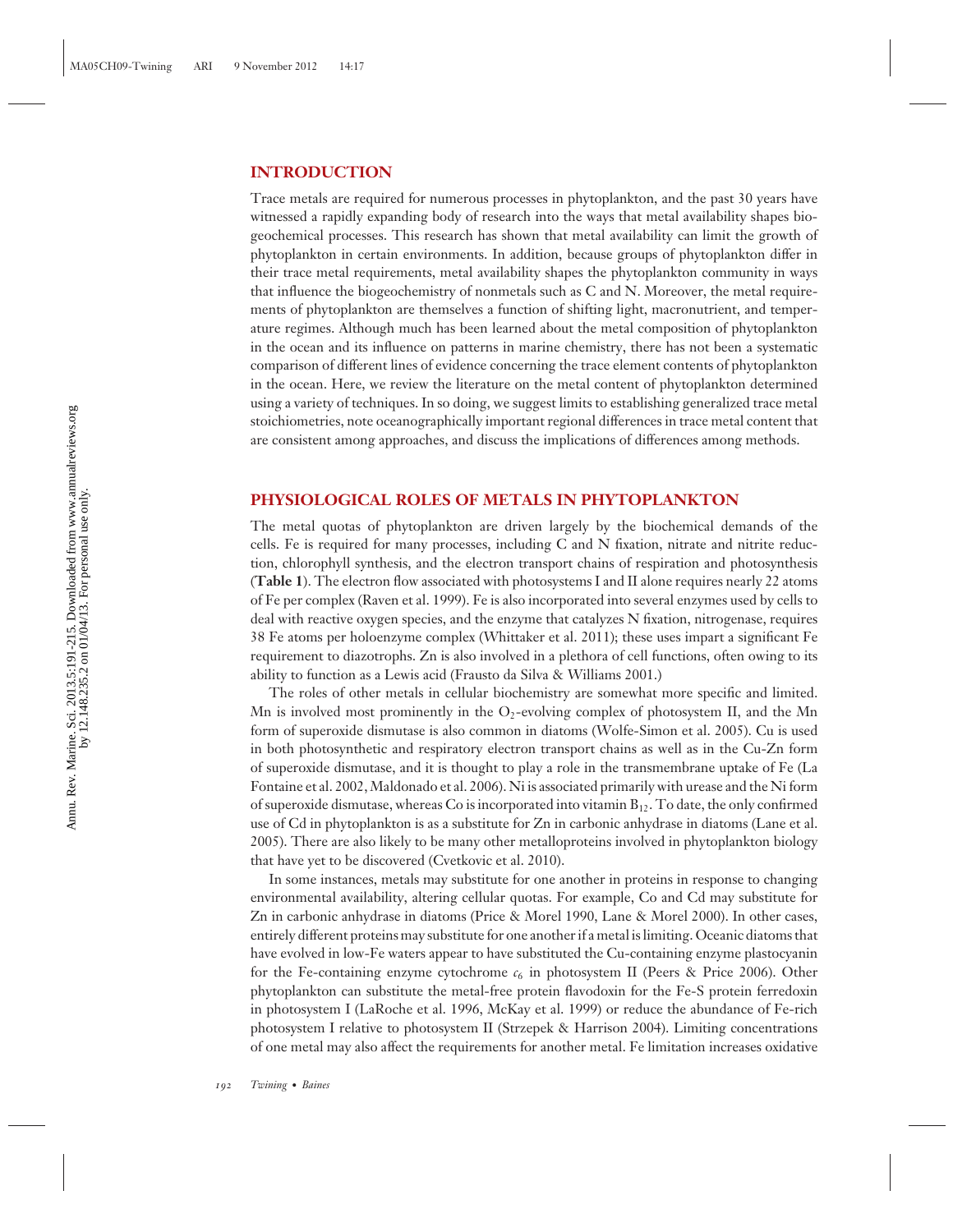| Metal | Protein(s)                           | Function(s)                                                        |  |  |  |  |
|-------|--------------------------------------|--------------------------------------------------------------------|--|--|--|--|
| Fe    | Cytochromes                          | Electron transport in photosynthesis and respiration               |  |  |  |  |
|       | Ferredoxin                           | Electron transport in photosynthesis and N fixation                |  |  |  |  |
|       | Other Fe-S proteins                  | Electron transport in photosynthesis and respiration               |  |  |  |  |
|       | Nitrate and nitrite reductase        | Conversion of nitrate to ammonia                                   |  |  |  |  |
|       | Chelatase                            | Porphyrin and phycobiliprotein synthesis                           |  |  |  |  |
|       | Nitrogenase                          | N fixation                                                         |  |  |  |  |
|       | Catalase                             | Conversion of hydrogen peroxide to water                           |  |  |  |  |
|       | Peroxidase                           | Reduction of reactive oxygen species                               |  |  |  |  |
|       | Superoxide dismutase                 | Disproportionation of superoxide to hydrogen peroxide<br>and $O2$  |  |  |  |  |
| Zn    | Carbonic anhydrase                   | Hydration and dehydration of carbon dioxide                        |  |  |  |  |
|       | Alkaline phosphatase                 | Hydrolysis of phosphate esters                                     |  |  |  |  |
|       | RNA polymerase                       | Nucleic acid replication and transcription                         |  |  |  |  |
|       | tRNA synthetase                      | Synthesis of tRNA                                                  |  |  |  |  |
|       | Reverse transcriptase                | Synthesis of single-stranded DNA from RNA                          |  |  |  |  |
|       | Carboxypeptidase                     | Hydrolysis of peptide bonds                                        |  |  |  |  |
|       | Superoxide dismutase                 | Disproportionation of superoxide to hydrogen peroxide<br>and $O_2$ |  |  |  |  |
| Mn    | $O2$ -evolving enzyme                | Oxidation of water during photosynthesis                           |  |  |  |  |
|       | Superoxide dismutase                 | Disproportionation of superoxide to hydrogen peroxide<br>and $O_2$ |  |  |  |  |
|       | Arginase                             | Hydrolysis of arginine to ornithine and urea                       |  |  |  |  |
|       | Phosphotransferases                  | Phosphorylation reactions                                          |  |  |  |  |
| Ni    | Urease                               | Hydrolysis of urea                                                 |  |  |  |  |
|       | Superoxide dismutase                 | Disproportionation of superoxide to hydrogen peroxide<br>and $O_2$ |  |  |  |  |
| Cu    | Plastocyanin                         | Photosynthesis electron transport                                  |  |  |  |  |
|       | Cytochrome oxidase                   | Mitochondrial electron transport                                   |  |  |  |  |
|       | Ascorbate oxidase                    | Ascorbic acid oxidation and reduction                              |  |  |  |  |
|       | Superoxide dismutase                 | Disproportionation of superoxide to hydrogen peroxide<br>and $O_2$ |  |  |  |  |
|       | Multicopper ferroxidase              | High-affinity transmembrane Fe transport                           |  |  |  |  |
| Co    | Vitamin B <sub>12</sub> <sup>a</sup> | C and H transfer reactions                                         |  |  |  |  |
| Cd    | Carbonic anhydrase <sup>b</sup>      | Hydration and dehydration of carbon dioxide                        |  |  |  |  |
| Mo    | Nitrate reductase                    | Conversion of nitrate to ammonia                                   |  |  |  |  |
|       | Nitrogenase                          | N fixation                                                         |  |  |  |  |

**Table 1 Common metalloproteins present within marine phytoplankton**

Adapted from Sunda (1988/1989), with additional information from Raven et al. (1999), Frausto da Silva & Williams (2001), and Wolfe-Simon et al. (2005).

aCofactor in a number of enzymes.

bHas been found only in diatoms (Price & Morel 1990, Lane & Morel 2000).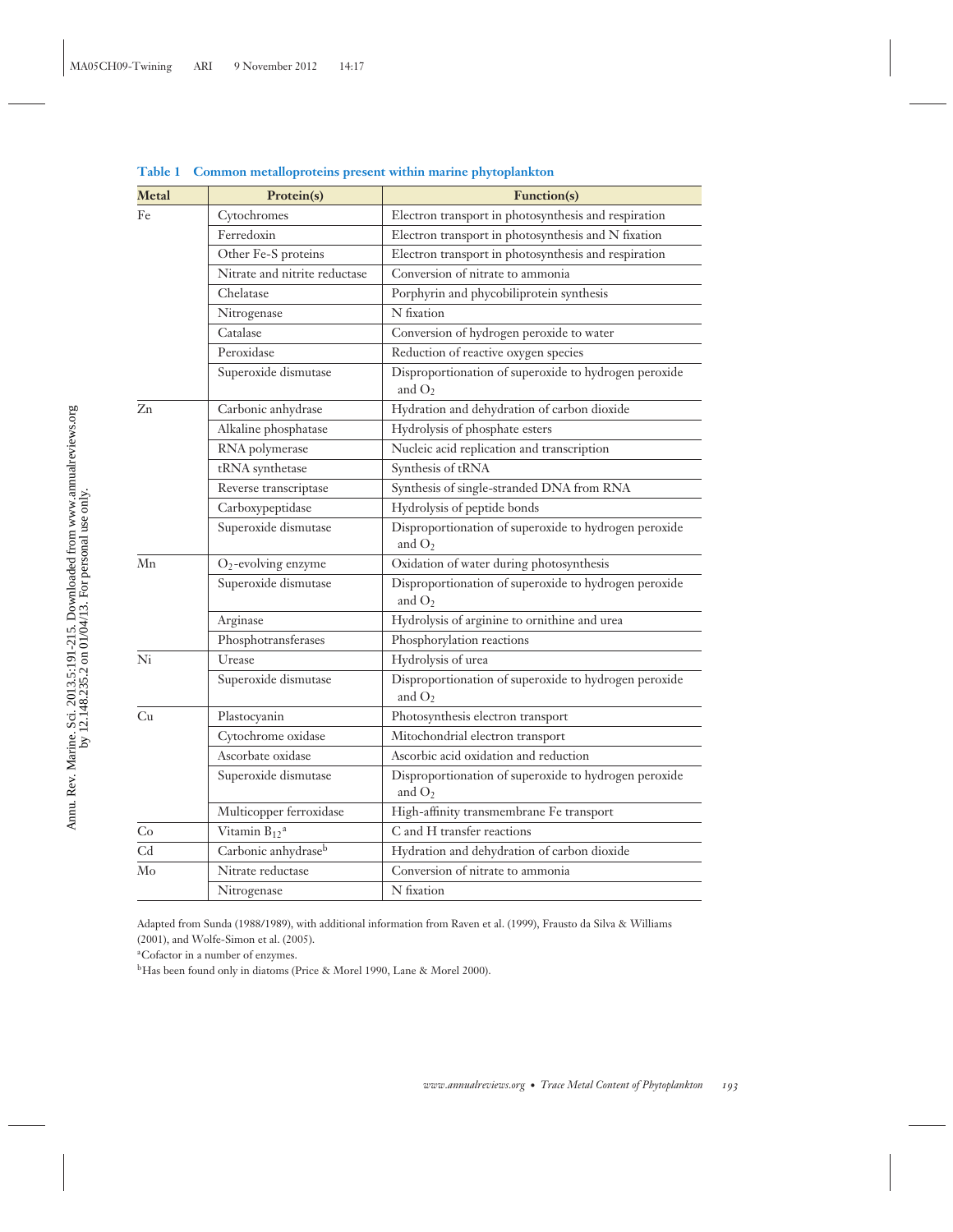stress in diatoms, and as a consequence more Mn is required for superoxide dismutase (Peers & Price 2004). A Cu-containing enzyme is likely involved in the high-affinity Fe uptake system of oceanic diatoms, and therefore low-Fe conditions increase the Cu requirements of these species (Maldonado et al. 2006, Annett et al. 2008).

Metals are also involved in accessing organic macronutrients, and thus metal requirements associated with these functions vary according to macronutrient availability. For example, Fe is required for nitrate reductase, and therefore the Fe requirements of phytoplankton grown on nitrate are higher than those of phytoplankton grown on ammonia (Maldonado & Price 1996). Zn is typically required for alkaline phosphatase (although Co may substitute; Wojciechowski et al. 2002, Gong et al. 2005, Jakuba et al. 2008), and the Zn, Co, and Cd contents of cells appear to increase under low inorganic P availability ( Ji & Sherrell 2008, Twining et al. 2010). Ni requirements also likely become more significant as cells adjust to growth on organic N substrates (Price & Morel 1991; Dupont et al. 2008, 2010a; Twining et al. 2010). Furthermore, phytoplankton requirements for metals used in carbonic anhydrase appear to change according to the availability of inorganic C (Cullen et al. 1999, Sunda & Huntsman 2005, King et al. 2011). Perhaps the most well-studied link is between Fe and N fixation by diazotrophs: Owing to the high Fe content of nitrogenase, the Fe quotas of diazotrophs increase substantially when they fix N instead of growing on reduced N sources (Kustka et al. 2003). The Mo content of these cells also increases as a result of this activity owing to the Mo requirements of nitrogenase (Tuit et al. 2004).

#### **ACCUMULATION OF METALS IN CULTURED PHYTOPLANKTON**

Work with laboratory cultures has provided the range of metal quotas that may be observed and demonstrated a general ranking of metal abundances in cells. Phytoplankton metal quotas are typically considered following normalization to a proxy of cell biomass such as C or P. Here, we use metal:C or metal:P ratios interchangeably to represent cellular quotas, although these constituents can vary with respect to each other as well. We focus on P-normalized data, as P is often measured simultaneously with metals, reducing error.

The concentration of ambient dissolved metal (in particular that of the inorganic species or the free metal ion) is the primary factor controlling cellular metal contents in the environment. **Figure 1** shows the influence of the free metal ion concentration on metal quotas for the major bioactive trace metals, combining data collected for the model centric diatoms *Thalassiosira pseudonana*, *T. weissflogii*, and *T. oceanica* grown in ethylenediaminetetraacetic acid (EDTA)–buffered media. For some metals (e.g., Zn, Cd), cellular concentrations increase in direct proportion to free metal ion concentrations, whereas for others (e.g., Fe, Mn, Cu), the cells appear to regulate cellular concentrations even at low levels, likely through downregulation of cross-membrane transporters. Quotas often approach an asymptote at free metal ion concentrations above those needed to sustain maximal growth (e.g., Zn, Mn, Co). However, in some cases internal metal quotas increase with ambient free ion concentrations even above those needed to sustain maximal growth, albeit at a slower rate than is observed at lower concentrations. This pattern of luxury uptake is most obviously displayed by diatoms accumulating Fe (Sunda & Huntsman 1995b; Marchetti et al. 2006, 2009). The cellular contents of one metal can also be strongly influenced by the availability of another via competition for transport through transmembrane channels between ions with similar hydrated cross sections, coordination chemistry, or charge, allowing the concentration of one ion to influence the uptake of another. Such an interaction is observed among Zn, Co, and Cd (Sunda & Huntsman 1998a,b).

Cellular metal contents are often negatively correlated with light (Sunda & Huntsman 1998c, Finkel et al. 2006) (**Figure 1**). Although this pattern could indicate the upregulation of metal-rich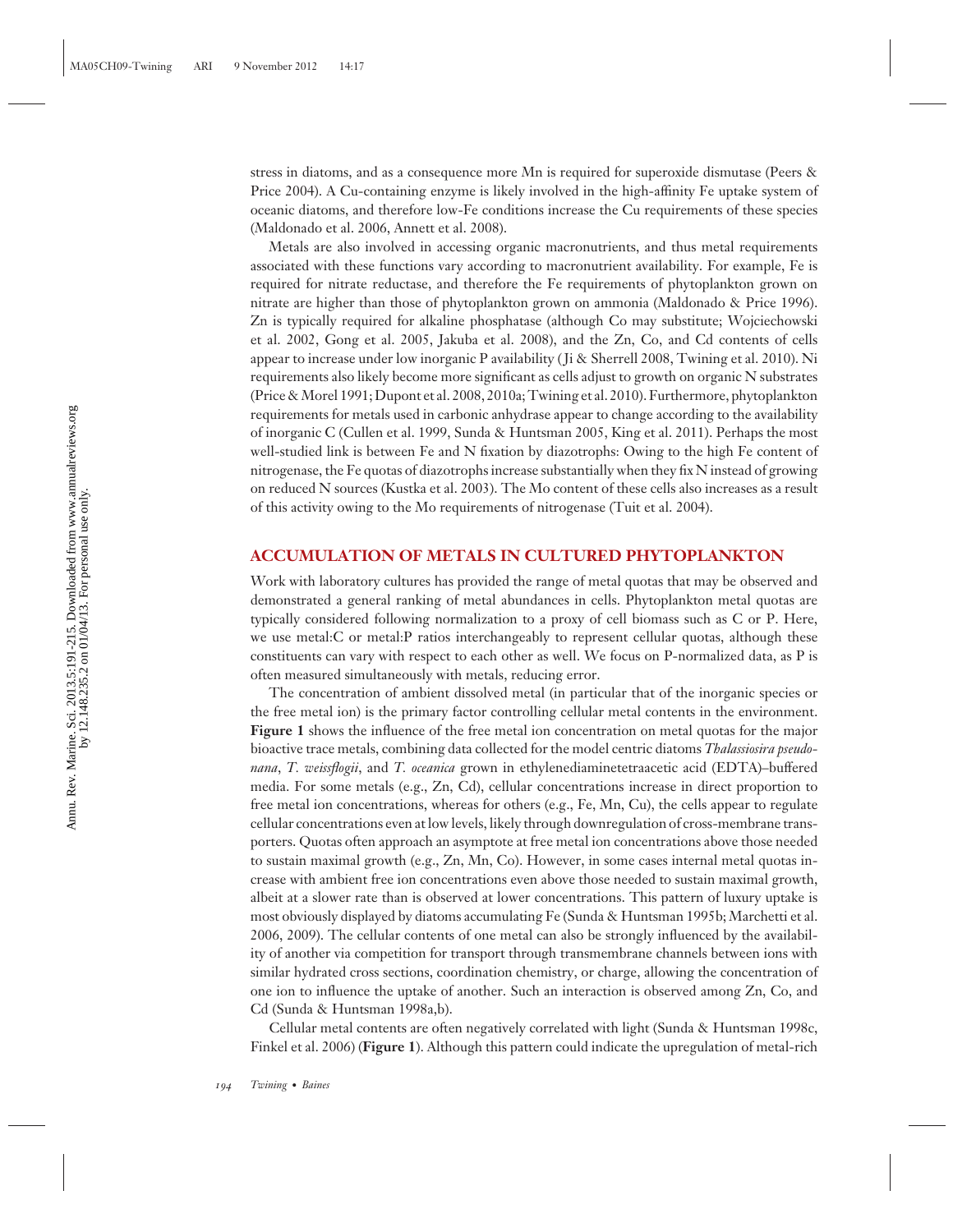photosynthetic apparatus under low light (Raven 1988, 1990), net Fe uptake rates per unit of surface area appear to remain constant, suggesting that the observed pattern reflects light-driven changes in C uptake and, therefore, the ratio of metal to C assimilation (Sunda & Huntsman 1997, 1998c). The importance of such a dilution effect is suggested by the tendency for metals to exhibit lower quotas under elevated light levels regardless of whether those metals are employed in photosynthesis, although there are exceptions to this rule (Finkel et al. 2006). Interestingly, at light levels below 50 μmol m−<sup>2</sup> s−<sup>1</sup> there is some indication of a net increase in uptake of many metals relative to P, many of which are not related to photosynthesis (Finkel et al. 2006). One possible explanation for such a general increase in metal uptake is a facultative increase in the storage of cellular trace metals under low growth via nonspecific mechanisms. Theoretically, dilution of cellular metal could then occur in response to the release of cells from nutrient limitation if metal uptake remains unchanged as cell growth increases.

Differences in the metal contents of distinct taxonomic groups have been observed in cultured phytoplankton, and these differences can be as large as or larger than variations caused by environmental factors. One major divide is thought to be between prokaryotes and eukaryotes. Prokaryotes such as *Synechococcus* are thought to have higher Fe contents than eukaryotes (Brand 1991, Wilhelm et al. 1996), potentially owing to the absence of C-rich structural moieties. Prokaryotes also likely have a lower Zn quota on average, given the much-reduced abundance of Zn finger proteins relative to eukaryotes (Sunda & Huntsman 1995a, Saito et al. 2002, Dupont et al. 2010b). These taxonomic trends would match those predicted by the environmental conditions present during these groups' early evolution (Frausto da Silva & Williams 2001, Saito et al. 2003).

Variation in metal content is also observed among phylogenetically divergent eukaryotic algal species, and this has been related to the evolutionary origin of the plastids within the cells, which can be separated into red and green lines based on pigment composition (Quigg et al. 2003). When grown under Fe-replete conditions, algae with red-line plastids, such as diatoms and cryptomonads, tend to have lower Fe:P and Mn:P and higher Cd:P, Co:P, and Mo:P compared with those with green-line plastids, such as chlorophytes and prasinophytes. Dinoflagellates containing red- or green-line plastids differ accordingly. However, there is a substantial amount of variability within groups that remains unexplained (Ho et al. 2003).

The potential for variation in metal quotas among species is most apparent for Fe because cellular contents have been measured for this metal in a wide number of species under a wide range of inorganic ion availabilities. Even within diatoms, Fe quotas for cells grown at a particular Fe concentration can vary by over an order of magnitude (**Figure 1**). Much of this variation reflects the area from which taxa were isolated, suggesting genotypic adaptation to local conditions. For example, *T. oceanica*, isolated from the oligotrophic North Atlantic, has significantly lower Fe quotas than the coastal strains *T. pseudonana* and *T. weissflogii* at low ambient Fe (Sunda et al. 1991), and diatoms isolated from low-Fe Southern Ocean waters (both centric and pennate forms) appear to have uniquely low Fe quotas (**Figure 1**). At the other end of the environmental gradient, some pennate diatoms have an enhanced ability to store excess Fe as ferritin for later use (Marchetti et al. 2009); the elevated Fe quotas of these pennates are also evident in **Figure 1**. Although centric diatoms can also store luxury Fe—potentially in vacuoles (Kustka et al. 2007, Nuester et al. 2012b)—this ability falls short of that in pennates.

Work with laboratory cultures has thus shown that ocean phytoplankton are likely characterized by a range of metal quotas. Although Fe appears to be the most abundant, followed by Zn, then Mn and Cu, and then Co and Cd, quotas of each of these metals may span one to two orders of magnitude. It is evident from the shaded regions in **Figure 1** that Zn, Mn, and Cu vary in *Thalassiosira* spp. diatoms by approximately an order of magnitude across the range of ambient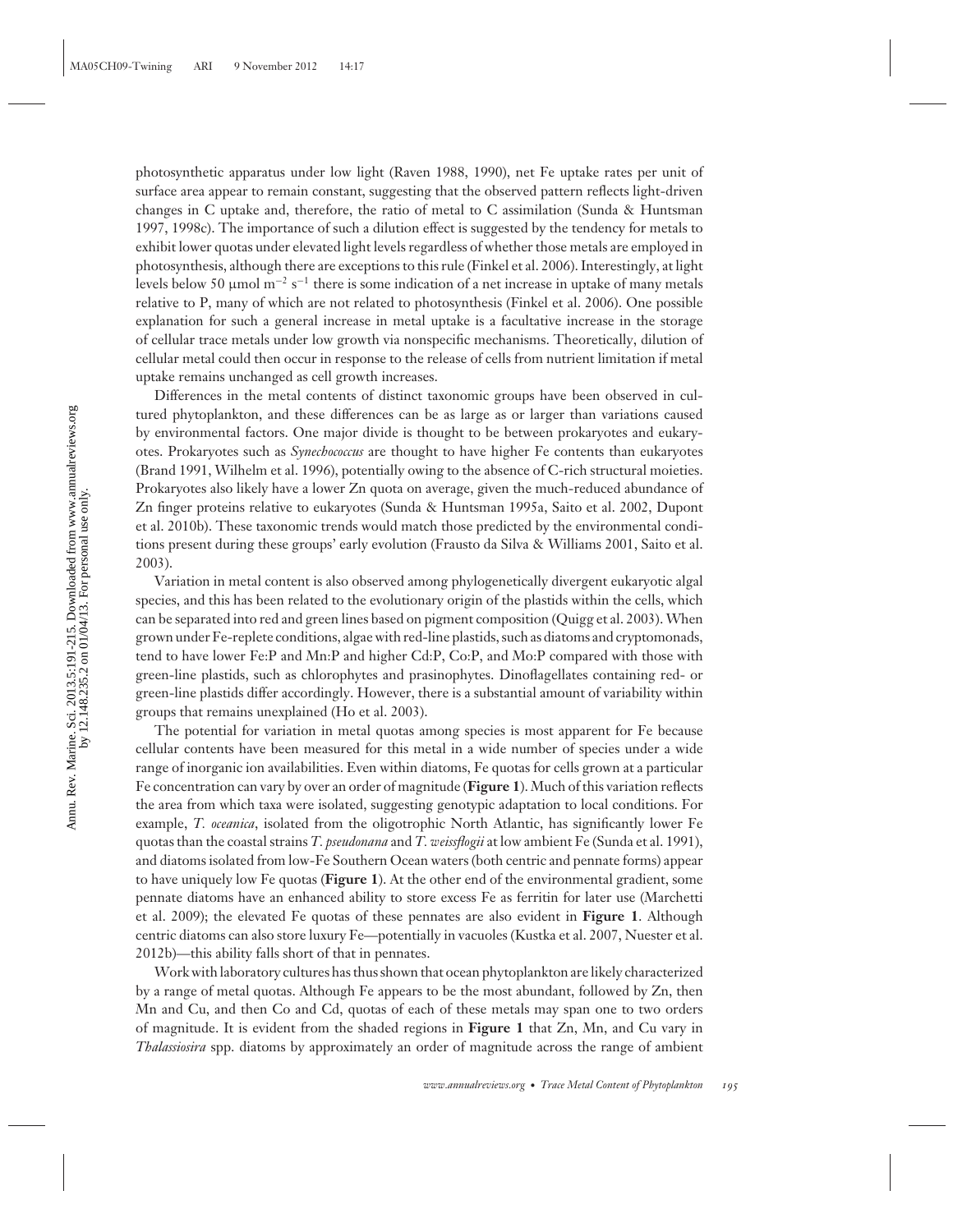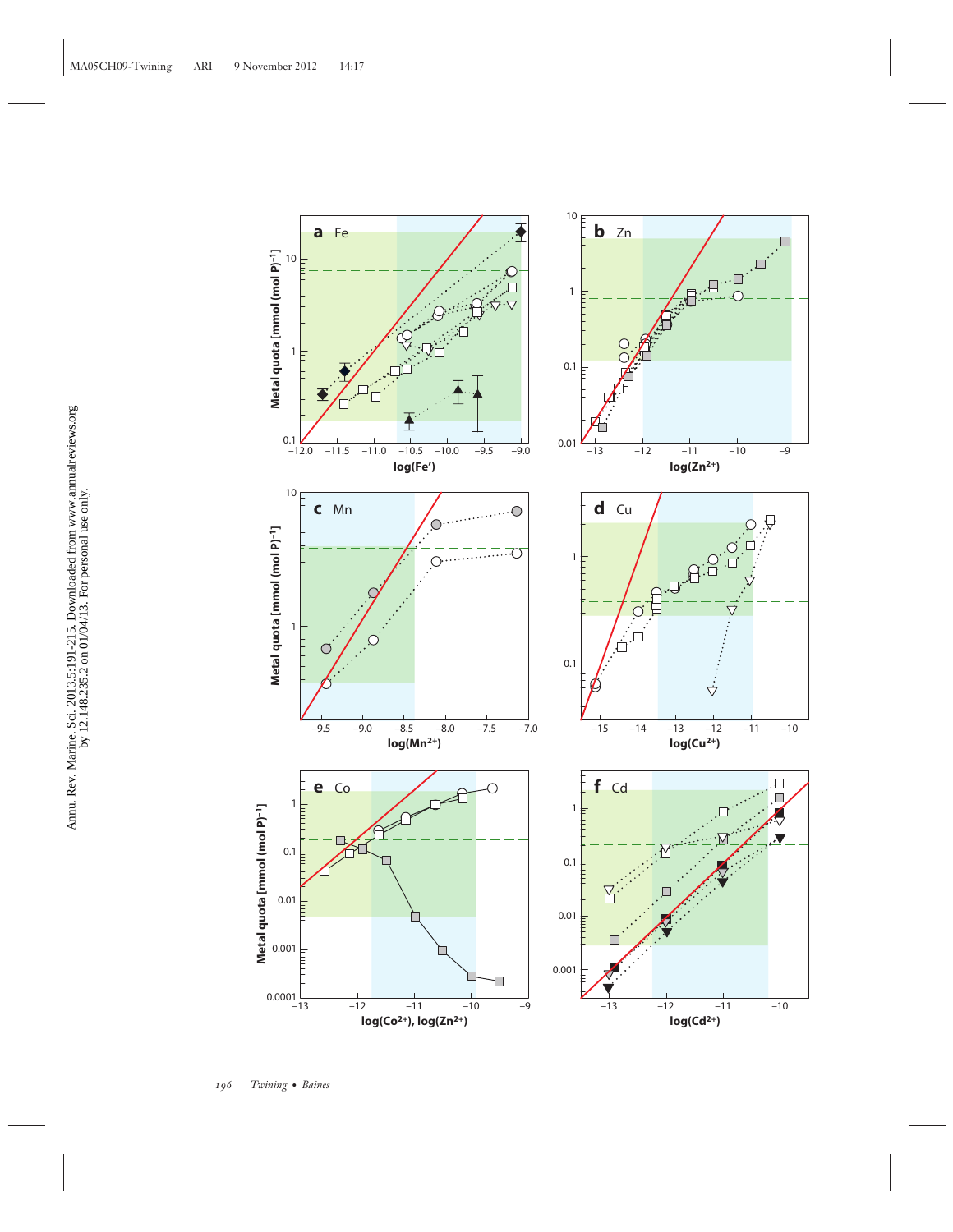concentrations, whereas Fe ratios vary by two orders of magnitude across a smaller concentration range. Co and Cd quotas each potentially vary by more than a factor of 100, and quotas of both metals are strongly negatively related to Zn. The ranges of possible quotas shown in **Figure 1** envelop the averaged metal stoichiometry proposed by Ho et al. (2003) for marine phytoplankton.

### **METAL QUOTAS OF PHYTOPLANKTON IN NATURAL COMMUNITIES**

Until recently, it was impossible to determine whether the trace metal contents of living cells in situ resemble the values inferred from cultured species or bulk particulate analyses, and whether substantial variation exists among taxa or functional types. The lack of information about elemental quotas of field-collected cells meant that extrapolations from culture studies remained unverified. Although culture studies are extremely useful for probing mechanisms affecting trace element quotas, the extrapolation of culture-based quotas to field conditions is subject to several potential biases. First, the species that can be cultured are certainly not a random selection of those that constitute natural communities. Second, species can undergo significant evolution in culture over time, a problem that is particularly pertinent to several model species that have been isolated from the wild for decades. Third, culture conditions cannot replicate the wide range of physical, chemical, and biological processes affecting metal availability and acquisition in situ. And finally, monospecific cultures can only reveal changes in quotas of single species in response to ambient conditions; they do not address ecological mechanisms that may cause species with distinct quotas to replace one another over environmental gradients. The lack of information on metal quotas also confounds interpretations of patterns in particulate chemistry. To what degree are such patterns

←−−−−−−−−−−−−−−−−−−−−−−−−−−−−−−−−−−−−−−−−−−−−−−−−−−−−−−−−−−−−−−−−−−−−−−−−

#### **Figure 1**

P-normalized Fe, Zn, Mn, Cu, Co, and Cd quotas of cultured diatoms as a function of free (Me*n*+) or inorganic (Fe ) dissolved metal concentrations. Circles, inverted triangles, and squares indicate quotas for *Thalassiosira pseudonana*, *T. weissflogii*, and *T. oceanica*, respectively; in panel *a*, black diamonds and black triangles indicate the mean quotas of oceanic *Pseudo-nitzschia* spp. diatoms and Southern Ocean diatoms, respectively. Red lines indicate a 1:1 relationship between metal concentration and quota. Blue regions indicate the approximate range of open ocean metal concentrations, and green regions indicate the corresponding range of metal quotas as indicated by the plotted data. Dashed green lines indicate the average metal stoichiometries for cultured phytoplankton reported by Ho et al. (2003). (*a*) Data from Sunda & Huntsman (1995b), Marchetti et al. (2006), and Strzepek et al. (2011). Fe' concentrations are taken from Bruland & Lohan (2003), assuming that dissolved Fe in the ocean approximates Fe' in ethylenediaminetetraacetic acid (EDTA)–buffered media (following Bruland et al. 2001). (*b*) Data from Sunda & Huntsman (1995a). White and gray symbols denote Co<sup>2+</sup> concentrations in the media of 10<sup>-13.6</sup> and  $10^{-12}$  M, respectively. The range of Zn<sup>2+</sup> concentrations is taken from calculations in Sunda & Huntsman (2000). (*c*) Data from Sunda & Huntsman (1998c). White and gray symbols denote *T. pseudonana* grown at 500 and 70 μmol quanta m−<sup>2</sup> s−1, respectively. (*d* ) Data from Sunda & Huntsman (1995c). The lower end of the  $Cu^{2+}$  range is taken from Coale & Bruland (1988), and the upper end is calculated assuming the same fraction of free Cu (0.2%) applied to the upper dissolved Cu concentration of Bruland & Lohan (2003). (*e*) Data from Sunda & Huntsman (1995a). White symbols indicate the response of Co quotas to increasing concentrations of  $Co^{2+}$  in the presence of  $10^{-13}$  M Zn<sup>2+</sup>; gray symbols indicate the response of *T. oceanica* grown at  $10^{-12}$  M  $Co^{2+}$  to increasing concentrations of  $Zn^{2+}$ . The range of  $Co^{2+}$  was calculated using the dissolved Co concentrations from Bruland & Lohan (2003), with the assumption that 40% of dissolved Co is labile  $Co^{2+}$  (Saito et al. 2005). (*f*) Data from Sunda & Huntsman (2000). White, gray, and black symbols denote  $Zn^{2+}$  concentrations in the media of  $10^{-11.4}$ ,  $10^{-10.4}$ , and  $10^{-9.4}$  M, respectively. The range of oceanic Cd<sup>2+</sup> concentrations is taken from Bruland & Lohan (2003), with the assumption that 30% of dissolved Cd is bound to organic ligands (Sunda & Huntsman 2000). In all instances, P-normalized quotas were calculated from published C-normalized quotas using the Redfield ratio of 106C:1P.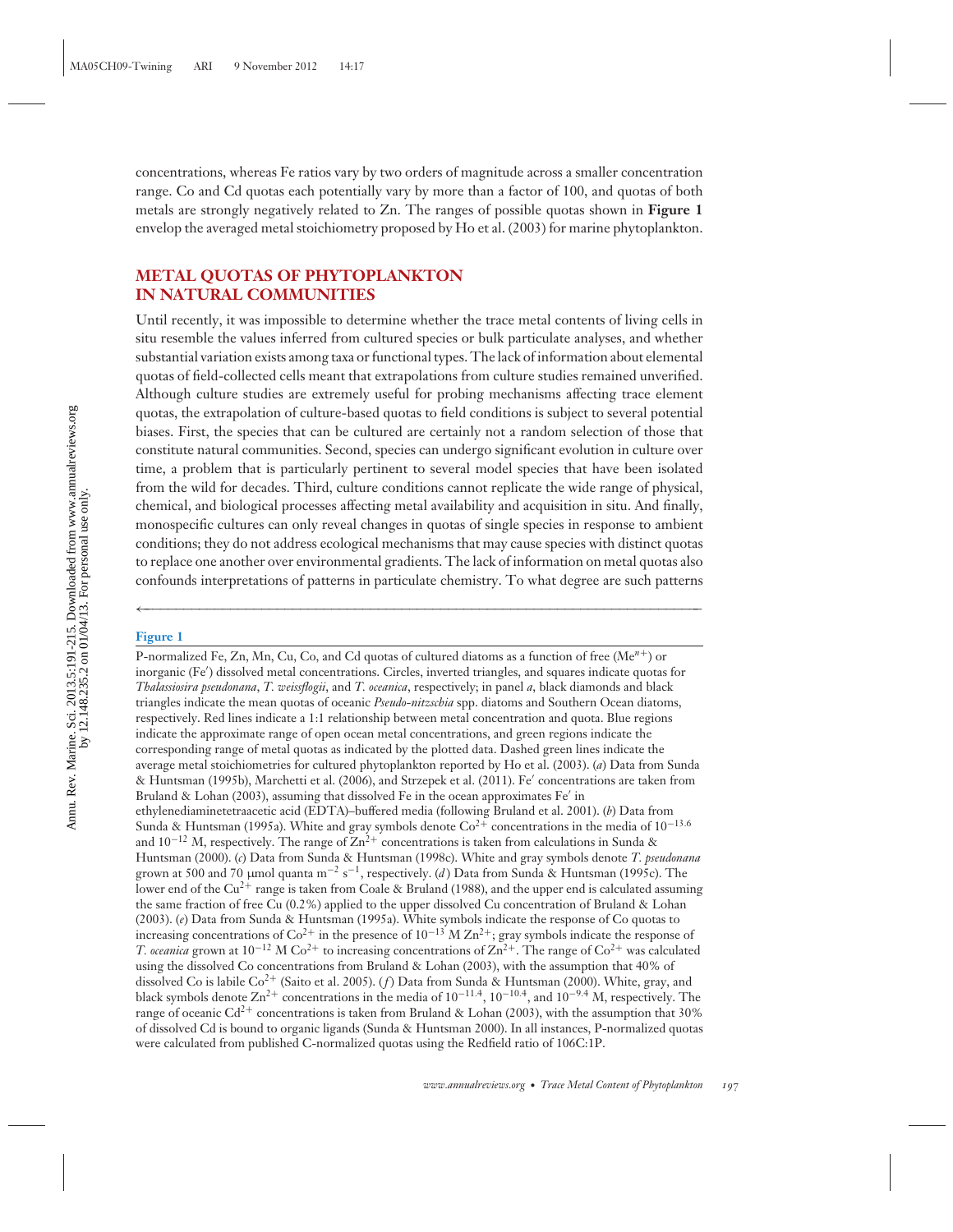

#### **Figure 2**

Light micrograph and synchrotron X-ray fluorescence (SXRF) false-color element maps of a pennate diatom collected from the equatorial Pacific. The colors show the areal concentrations of each element; the absolute color scales vary between elements.

determined by shifts in the abundance of living versus nonliving material, or indicative of shifts in the relative importance of different functional groups or species within functional groups?

To specifically address these questions, several microanalytical techniques have been used to determine the elemental and biochemical composition of single cells in situ over the past two decades. Most of these methods use a focused beam of X-rays, electrons, or protons to probe a sample (**Figure 2**). Elemental composition is determined via spectroscopic analysis of fluorescent X-rays that are produced as atoms that have been excited by the incident beam return to their ground state. Of the methods for generating X-ray fluorescence, hard X-ray beams (>6 keV) are the most sensitive for transition metals ( Jones 2002, Twining et al. 2008). Owing to their transparency to organic matter, they also provide more synoptic measurements of cellular metal content and impart less radiation damage to cells than ion probes do. The development of Fresnel zone plate optics capable of submicron spatial resolution and the advent of third-generation synchrotron X-ray sources provided the necessary sensitivity to analyze nano- and picoplankton (Twining et al. 2003, 2010). Although C and N cannot be detected via synchrotron X-ray fluorescence (SXRF), elemental quotas can be normalized to P and S (as a proxy for protein), cell biovolume, or dry mass as determined by the phase shift of X-rays passing through the sample (Holzner et al. 2010). SXRF has been used to assay the metal contents of free-living cyanobacteria, diatoms, autotrophic flagellates, and heterotrophic flagellates from several putatively Fe-limited regions, including the eastern equatorial Pacific and the Pacific sector of the Southern Ocean south and north of the polar front as well as temperate waters of the Pacific off New Zealand. It has also been used to assess stoichiometric responses to Fe addition.

Metal quotas of ocean phytoplankton determined with SXRF demonstrate regional variability in some metals that match expected trends in dissolved metal availability (**Figure 3**). Fe quotas for autotrophic flagellates and cyanobacteria were found to be higher in temperate waters off New Zealand than in persistently Fe-limited regions of the equatorial Pacific and the Southern Ocean. Gradients in diatom Fe contents were also observed, with the lowest Fe quotas in the high-nutrient, low-chlorophyll (HNLC) region south of the Antarctic polar front. This supports culture data demonstrating that diatoms in the Antarctic have lower Fe requirements than diatoms in other regions (Strzepek et al. 2011). In contrast, cellular Zn:P ratios for Southern Ocean autotrophic flagellates were found to be higher in those south of the polar front than in those north of it, and Zn:P ratios in diatoms and autotrophic flagellates from temperate and equatorial Pacific waters were in turn lower than in those from the Southern Ocean. This matches dissolved Zn concentrations, which are high in the Southern Ocean south of the polar front and decline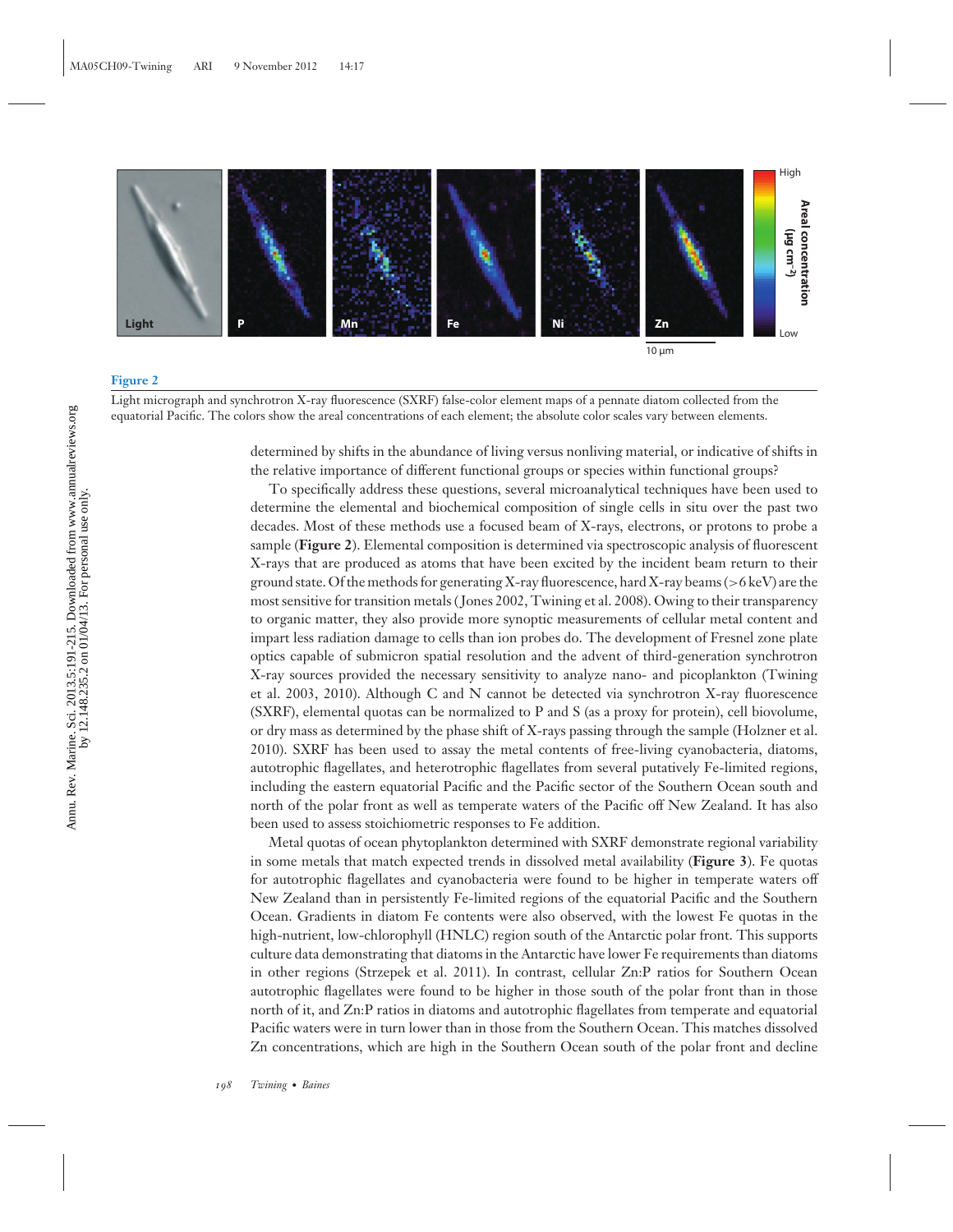

#### **Figure 3**

Taxonomic and regional variations in P-normalized metal quotas of diatoms, autotrophic flagellated cells, and autotrophic picoplankton collected from three different regions of the Pacific basin: temperate Pacific waters, equatorial Pacific waters, and the Southern Ocean. Data for temperate waters are from the FeCycle II project conducted 280 km east of the North Island of New Zealand (King et al. 2012). Metal quotas of equatorial Pacific cells are from Twining et al. (2011). Metal quotas for Southern Ocean plankton collected either north or south of the polar front are from Twining et al. (2004a,b), modified following recalculation of cellular P quotas using the same methods (Nuñez-Milland et al. 2010) as in the other studies plotted here to maximize comparability. These calculations resulted in approximately twofold increases in the P-normalized metal quotas of some cells. Bars are geometric means  $\pm$  SE. Dashed blue lines show the average bulk plankton stoichiometries as summarized by Bruland et al. (1991). n/a, data not available.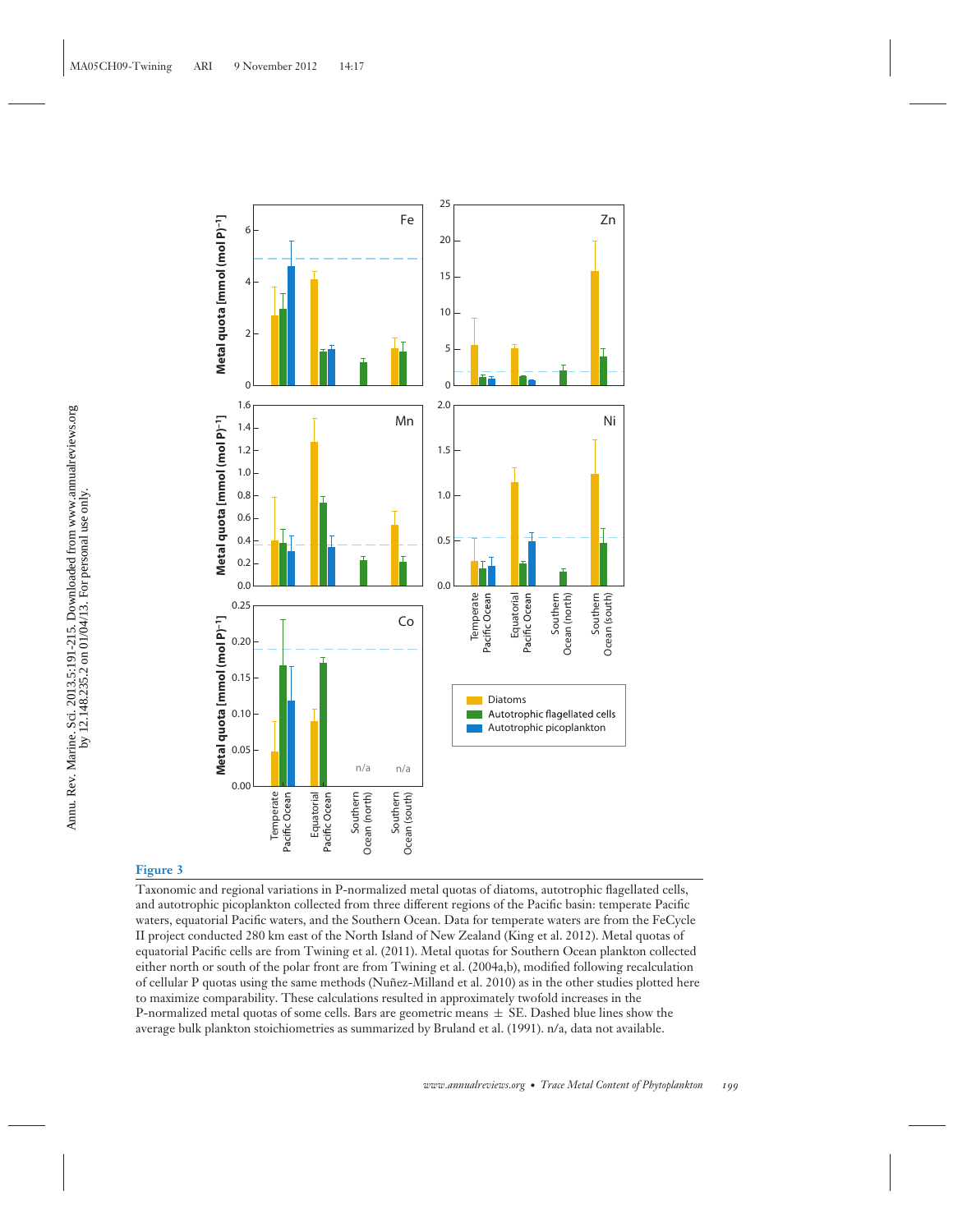northward owing to utilization and dilution with Zn-poor northern waters (Bruland 1980, Ellwood 2004, Croot et al. 2011).

A lack of information on availability limits the interpretation of regional differences in quotas of other metals. The elevated Ni contents of autotrophic flagellates south of the polar front may reflect greater availability in this upwelling region, but gradients in dissolved Ni in this region are not well documented. Likewise, the high Mn:P ratios of diatoms and autotrophic flagellates in the equatorial Pacific could reflect a greater supply of Mn to surface waters from the equatorial undercurrent. However, physiological arguments involving a greater need for  $O<sub>2</sub>$ evolving complexes or Mn superoxide dismutases under high-light conditions cannot be ruled out.

Besides significant interregional differences in quotas, different functional groups often exhibit systematic differences in metal quotas within a region, suggesting that changes in phytoplankton community structure can have a substantial impact on community average metal stoichiometries that is quite separate from the impacts of metal availability (**Figure 3**). Oceanic diatoms in particular frequently have higher metal quotas (normalized to P) than do other co-occurring cell types, a result that contradicts data from work with cultures (Ho et al. 2003). For example, Zn:P ratios in free-living diatoms are consistently at least four times greater than in co-occurring autotrophic flagellates and picoplankton at all sites. Zn:P ratios in picoautotrophs, in contrast, tend to be lower than those in co-occurring eukaryotic nanoplankton, much as has been reported for cultured strains (Saito et al. 2003). Lower Zn:P ratios in these cells may reflect the reduced importance of Zn finger proteins and Zn superoxide dismutase in prokaryotes compared with eukaryotes. Although Ni:P ratios in temperate diatoms are indistinguishable from those of other co-occurring cell types, they are at least five times higher than those of autotrophic flagellates in the two Fe-limited regions. The existence of high diatom Ni quotas under Fe limitation could indicate a greater dependence on reduced N sources in these regions, given the high Fe requirement for assimilatory nitrate reduction and the need for Ni as a cofactor for urease. Ni:P ratios in picoautotrophs are typically higher than those in nanoflagellates, perhaps reflecting the importance of Ni superoxide dismutase and reduced N to these prokaryotic organisms. Higher Mn:P ratios have also been observed in diatoms in the Southern Ocean and the equatorial Pacific, but not in the temperate Pacific. In contrast, autotrophic flagellates have higher Co quotas than other functional groups in both temperate and equatorial Pacific waters.

Substantial differences among species within a taxonomic group are also apparent in some cases, which may influence interregional patterns in community stoichiometries if a single species dominates the signal. The effect of species composition is particularly pronounced for Fe quotas among the diatoms. For example, in the Southern Ocean the geometric mean Fe:P in Fe-limited pennate diatoms (mostly *Fragilariopsis cylindrus*) was found to be 0.8 mmol mol<sup>−1</sup> (± 1 SE = 0.6–1.0 mmol mol−1), whereas the value for co-occurring Fe-limited centrics was 3.1 mmol mol−<sup>1</sup>  $(\pm 1 \text{ SE} = 2.4-4.1 \text{ mmol mol}^{-1})$ . This fourfold difference among groups was larger (and statistically more significant) than the two- to threefold increases in Fe:P within each group following mesoscale Fe addition (Twining et al. 2004b). The rather high Fe contents exhibited by the diatom community in the equatorial Pacific may reflect the dominance of *Pseudo-nitzschia*, a genus known to store Fe intracellularly in association with ferritin (Marchetti et al. 2009). Indeed, additions of Fe to deck-board incubations resulted in 20-fold increases in Fe:P ratios for these cells, whereas a mesoscale Fe addition to the Southern Ocean resulted in a more modest 5-fold increase in SXRF samples dominated by *F. cylindrus* (Baines et al. 2011). In both the equatorial Pacific and the Southern Ocean, then, there is evidence for a wide variation in Fe:P ratios within diatoms that seems to reflect distinct strategies for dealing with Fe-limited conditions. This interspecific variation implies a substantial and generally poorly understood role for community structure in determining the average Fe:P of suspended and sinking particles.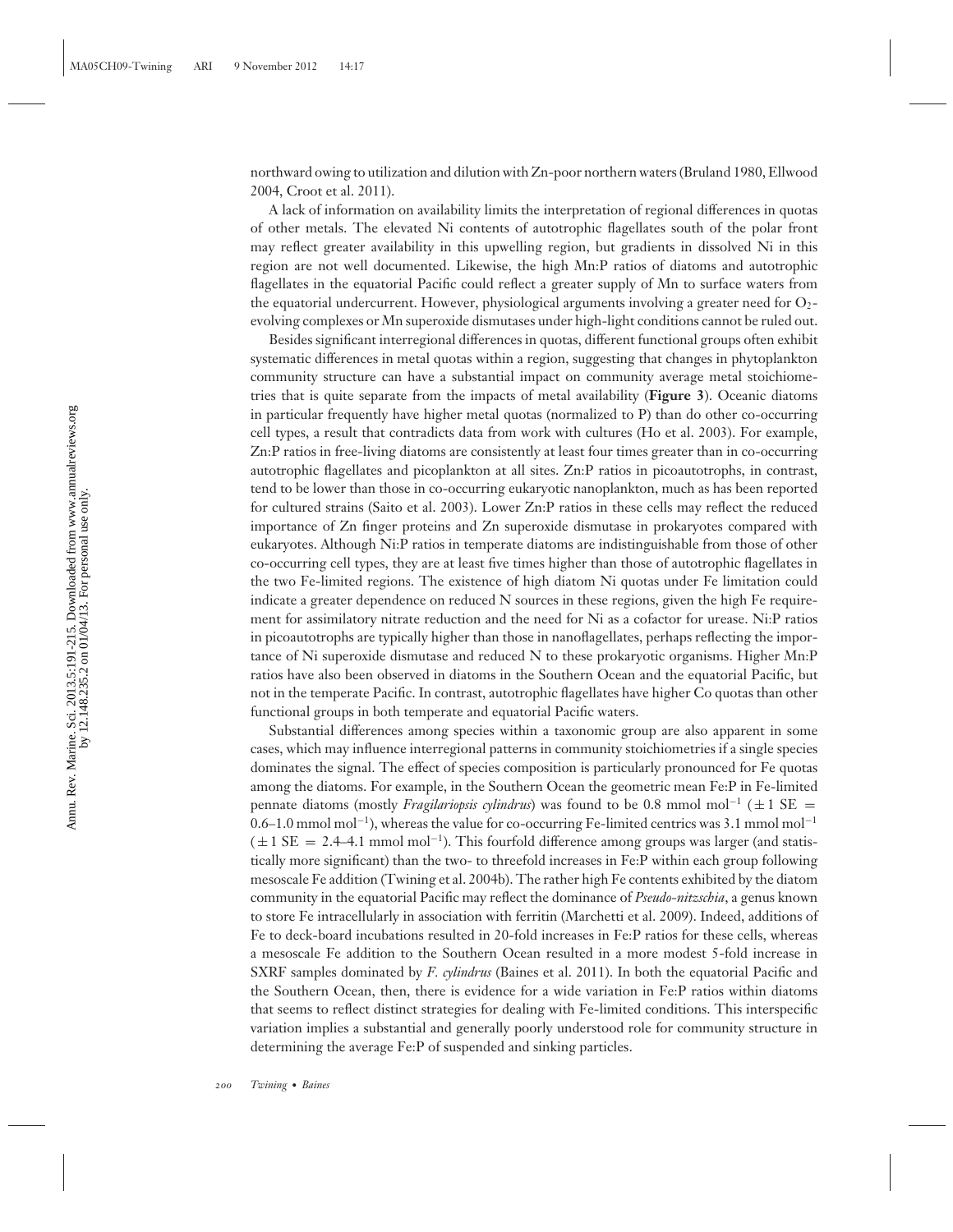### **ESTIMATES OF PHYTOPLANKTON METAL QUOTAS FROM BULK GEOCHEMICAL DATA**

Phytoplankton metal concentrations have also been studied through the analysis of bulk particulate matter in settings where lithogenic and detrital contributions are expected to be minimal. Given the trace quantities of biogenic metals in phytoplankton (typically  $\lt$ 1–100 ppm) and the low concentrations of phytoplankton in most open ocean systems (typically  $<$  10  $\mu$ M particulate organic C), it is often necessary to concentrate plankton from significant volumes of seawater in order to obtain adequate quantities for these analyses. Approaches have ranged from towing nets through the water column to collecting particles in situ with submerged pumps to performing continuous in-line centrifugation of particles. Recent studies have been able to quantify most trace metals from smaller volumes of water collected with standard GO-Flo bottles (Cullen & Sherrell 1999, Twining et al. 2011, Planquette & Sherrell 2012). Early studies collected larger particles (e.g., >40 μm) to minimize mineral contaminants (Martin & Knauer 1973, Collier & Edmond 1984), and tracers of lithogenic materials such as Al and Ti are also used to identify and discard or correct samples with significant lithogenic fractions.

Bruland et al. (1991) summarized the results of several early particulate studies, limiting themselves to samples with particulate Al concentrations of  $\lt 100$  μg g<sup>-1</sup> dry wt. Here, we add data from more recent studies focusing on metals in phytoplankton (**Table 2**). Plankton communities appear to be characterized by a generalizable metal abundance ranking of Fe  $\approx$  Zn  $>$  Mn  $\approx$  Ni  $\approx$  Cu  $\gg$  Co  $\approx$  Cd. Fe is the most abundant metal in nearly all particulate matter, followed closely by Zn. Mn, Ni, and Cu are present at concentrations two- to fivefold lower, and Co and Cd appear to be present at concentrations approximately an order of magnitude lower. The similarity of Fe:P ratios reported in these studies is surprising given the diversity of settings and samples collected as well as the variations observed in different conditions and among species in culture and in situ using SXRF. Collier & Edmond (1984) collected primarily zooplankton in the low-Fe equatorial Pacific, whereas Kuss & Kremling's (1999) samples consisted primarily of small flagellated phytoplankton from the Fe-replete North Atlantic, and their averaged Fe:P ratios agreed within 10%. Martin & Knauer (1973) collected primarily large diatoms during a bloom in coastal Monterey Bay, and their overall Fe:P ratio was also within 10% of the others.

These sites were characterized by different phytoplankton communities, but the constancy across sites raises the possibility that there may be a biologically ideal Fe:P, which is maintained as species that can easily achieve this ratio under the given conditions replace others that cannot. Alternatively, these similarities may simply be fortuitous. Daily measurements of bulk size-fractioned samples collected during a spring bloom in temperate Pacific waters found that the Fe:P ratios in the nanoplankton fraction  $(2-20 \,\mu m)$  varied by more than an order of magnitude, with overall average ratios ranging from 7 to nearly 50 mmol mol−<sup>1</sup> (King et al. 2012). Bulk Fe:P ratios can go even higher as detrital and lithogenic fractions increase, but they rarely drop below 3–5 mmol mol−<sup>1</sup> even in Antarctic waters (e.g., Lin et al. 2011).

As seen in the single-cell analyses, there are significant interbasin differences in bulk particulate metal stoichiometries, which may indicate unique biogeochemical processes in these regions. With the exception of Fe, the P-normalized stoichiometries of the metals vary by factors of 3 to nearly 20. Zn and Cd vary by the largest degree, with both metals significantly enriched in Felimited Southern Ocean plankton compared with rapidly growing (and presumably Fe-replete; Hutchins et al. 1998) large coastal diatoms. As noted above, high Zn:P ratios in Southern Ocean phytoplankton may be driven by elevated dissolved Zn concentrations. However, Cullen et al. (2003) also postulated that Fe limitation of phytoplankton growth rates in this area slows the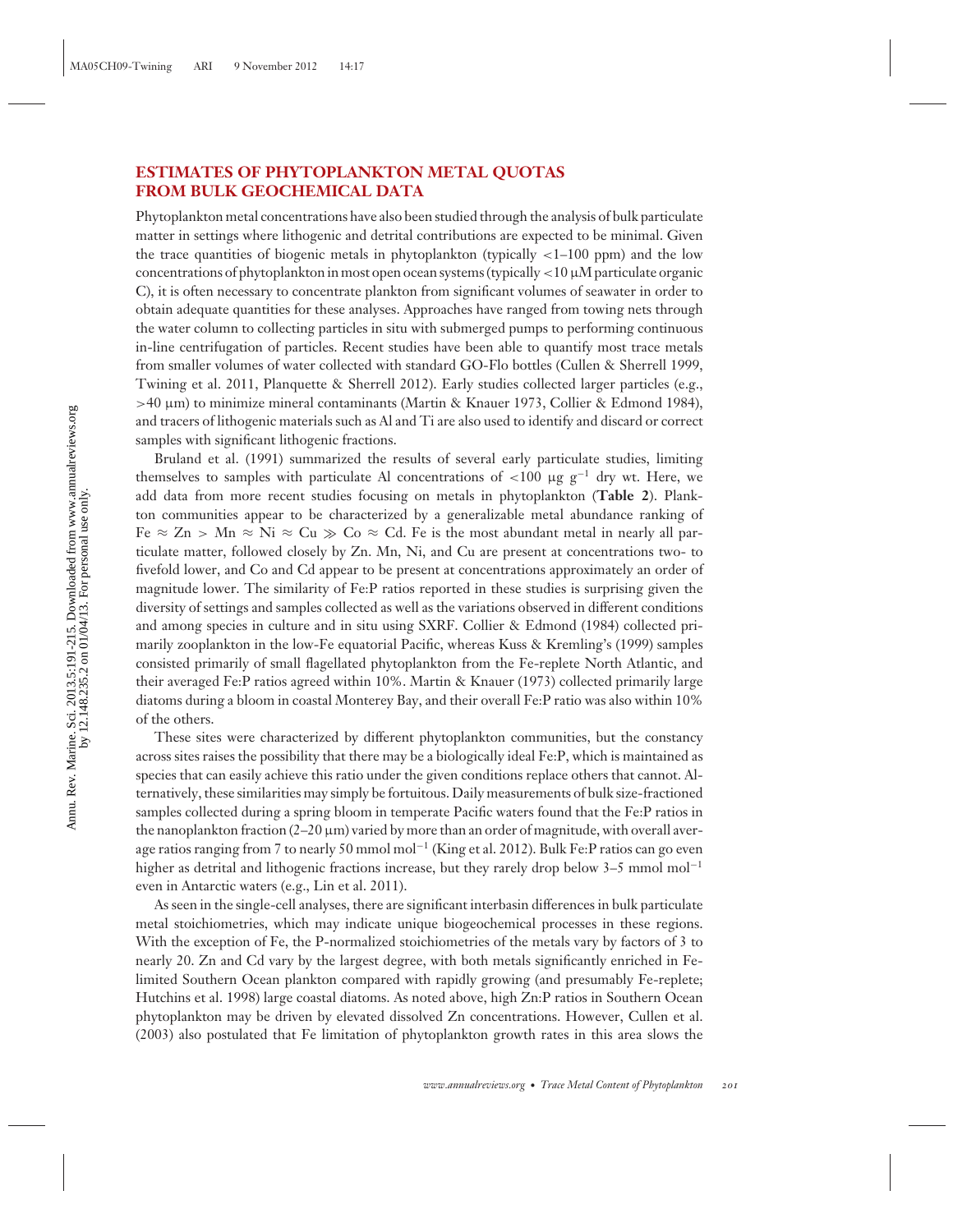| Metal:P ratio (mmol mol <sup>-1</sup> )                                    |          |            |                          |         |             |               |                |                                                       |
|----------------------------------------------------------------------------|----------|------------|--------------------------|---------|-------------|---------------|----------------|-------------------------------------------------------|
| <b>Site</b>                                                                | Fe       | $Z_{n}$    | Mn                       | Ni      | Cu          | Co            | C <sub>d</sub> | Reference(s)                                          |
| North Atlantic Ocean<br>(mostly flagellated<br>$\text{cells})^{\text{a}}$  | 4.6      | 1.9        | 1.6                      | 1.4     | 0.37        | 0.19          | 0.51           | Kuss & Kremling 1999                                  |
| Monterey Bay (diatom<br>$\text{bloom}^{\text{b}}$                          | 5.2      | 0.84       | 0.33                     | 0.21    | 0.18        |               | 0.07           | Martin & Knauer 1973                                  |
| <b>Equatorial Pacific</b><br>Ocean (mostly<br>$z$ ooplankton) <sup>c</sup> | 4.9      | 3.2        | 0.35                     | 0.97    | 0.48        |               | 0.56           | Collier & Edmond<br>1984                              |
| <b>Equatorial Pacific</b><br>Ocean<br>(phytoplankton)                      | 4.7      |            | 0.53                     | 1.1     |             | 0.07          |                | Twining et al. 2011                                   |
| Southern Ocean (large<br>$diatoms$ <sup>d</sup>                            |          | 13.3       | $\overline{\phantom{0}}$ | 0.68    | 2.0         |               | 0.07           | Collier & Edmond<br>1984                              |
| Southern Ocean (large<br>$diatoms$ <sup>e</sup>                            |          | 11.1       | 1.7                      |         | 1.44        | 0.15          | 1.29           | Cullen et al. 2003                                    |
| North Atlantic Ocean<br>$(Trichodesmium)$ <sup>t</sup>                     | $5 - 31$ | $0.2 - 13$ | $1 - 5$                  | $1 - 8$ | $0.4 - 2.1$ | $0.01 - 0.15$ | $0.02 - 0.13$  | Tovar-Sanchez et al.<br>2006, Nuester et al.<br>2012a |

**Table 2 Plankton metal stoichiometries determined in bulk particle studies from coastal and open ocean sites in three ocean basins**

aData for biogenic samples, as reported by Kuss & Kremling (1999, table 4).

bData for samples with Al < 100 μg g−<sup>1</sup> dry wt as reported by Bruland et al. (1991) because P was not reported by Martin & Knauer (1973).

<sup>c</sup>Data for equatorial Pacific samples with Al < 100  $\mu$ g g<sup>-1</sup> dry wt (*n* = 3).

<sup>d</sup>Sample collected from Antarctic upwelling waters (station M) with high dissolved metal concentrations but low lithogenic inputs; the Fe data are not shown owing to significant Al concentrations in the particulate matter, which suggest the inclusion of significant lithogenic material.

eData from Cullen et al. (2003, table 3).

f Data are the 25th and 75th quartiles for all *Trichodesmium* data reported by Tovar-Sanchez et al. (2006, appendix) combined with data from Nuester et al. (2012a, table 3).

> effect of growth dilution and allows metals to accumulate relative to organic biomass. Indeed, when Fe was added to an ambient community, the particulate Zn:P, Mn:P, Cu:P, Co:P, and Cd:P ratios all decreased in response to phytoplankton growth, falling in line with the stoichiometries measured in Monterey Bay and the equatorial Pacific (Cullen et al. 2003). It is worth noting here that mesoscale Fe addition in the Southern Ocean resulted in *increasing* Zn, Mn, and Ni quotas of resident phytoplankton during a separate study, indicating that a variety of cellular responses are possible if cell metabolism is stimulated by Fe (Twining et al. 2004a, Marchetti et al. 2012).

> Estimates of cellular metal stoichiometries in ocean communities can also be obtained from regressions of dissolved metal concentrations against dissolved macronutrients in vertical profiles, as the accumulation and subsequent remineralization of metals in deeper waters impart a geochemical signature of phytoplankton element stoichiometries on the upper water column. Such remineralization ratios should reflect the composition of the phytoplankton community under situations of minimal lateral and vertical advective and diffusive inputs. The imprint on dissolved metal profiles is easiest to detect for the metals that are associated primarily with organic fractions of cells [Zn, Ni, Cu, Cd (Collier & Edmond 1984)] rather than those that have corresponding redox/scavenging processes acting on them [Fe ( Johnson et al. 1997), Mn (Landing & Bruland 1980)].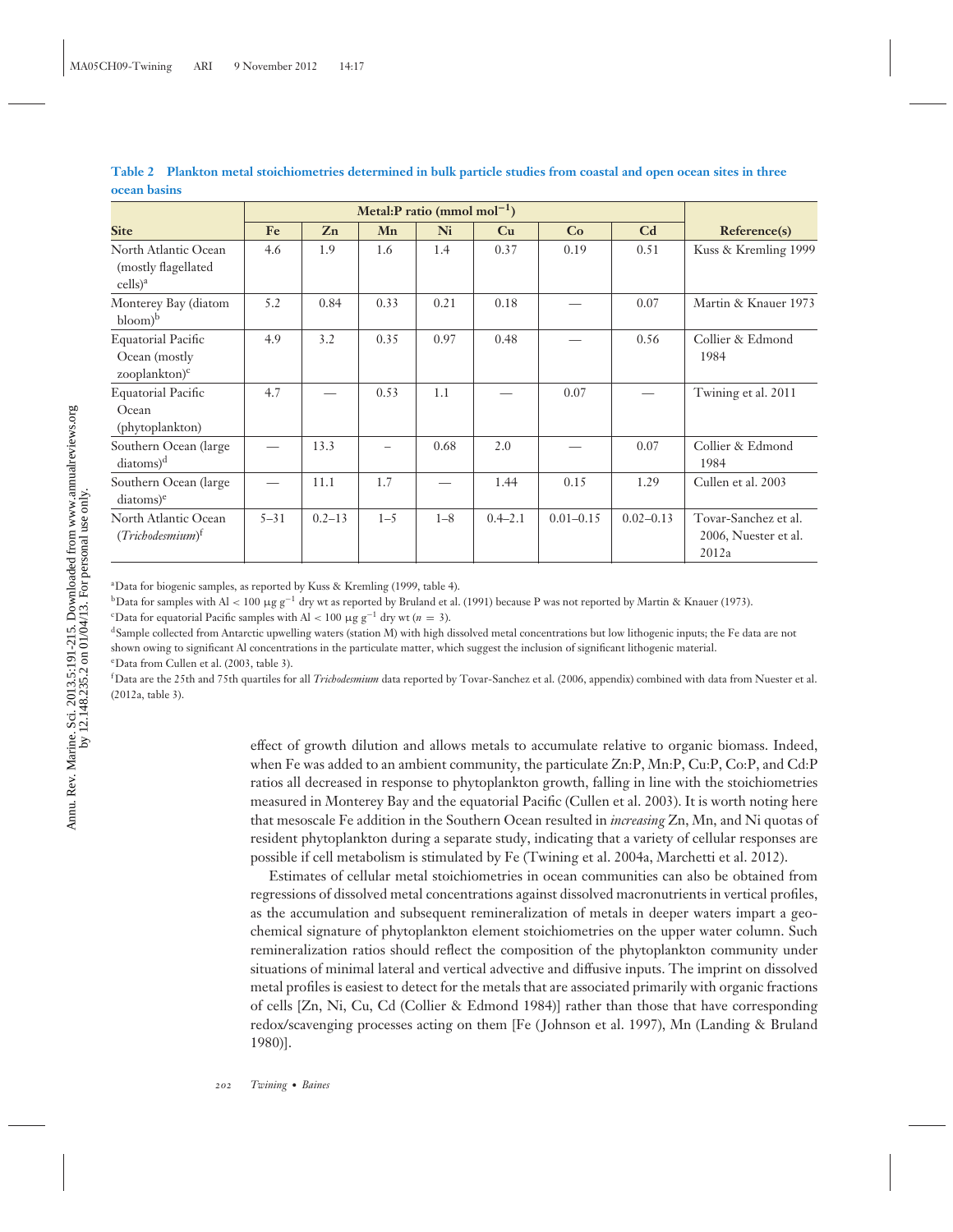|             | Metal:P ratio (mmol mol <sup>-1</sup> ) <sup>a</sup> |               |                 |                 |                   |                 |                           |
|-------------|------------------------------------------------------|---------------|-----------------|-----------------|-------------------|-----------------|---------------------------|
| <b>Site</b> | Fe <sup>b</sup>                                      | $Zn^c$        | Ni <sup>d</sup> | Cu <sup>e</sup> | Co <sup>f</sup>   | Cd <sup>g</sup> | <b>References</b>         |
| North       | $1.1 \pm 0.4$                                        | $2.6 \pm 1.0$ | $1.6 \pm 0.1$   | 0.30            | 0.061             | $0.24 \pm 0.12$ | Bruland & Franks 1983,    |
| Atlantic    |                                                      |               |                 |                 |                   |                 | Yeats & Campbell 1983,    |
| Ocean       |                                                      |               |                 |                 |                   |                 | Martin et al. 1993, Sunda |
|             |                                                      |               |                 |                 |                   |                 | 1997, Lane et al. 2009    |
| North       | $0.5 \pm 0.3$                                        | $3.9 \pm 1.2$ | $1.0 \pm 0.1$   | $0.41 \pm 0.08$ | $0.038 \pm 0.002$ | $0.40 \pm 0.11$ | Sclater et al. 1976,      |
| Pacific     |                                                      |               |                 |                 |                   |                 | Bruland 1980, Martin      |
| Ocean       |                                                      |               |                 |                 |                   |                 | et al. 1989, Sunda 1997,  |
|             |                                                      |               |                 |                 |                   |                 | Lane et al. 2009          |
| Southern    | $0.2 \pm 0.04$                                       | $6.0 \pm 2.6$ | $1.8 \pm 0.1$   | $0.53 \pm 0.13$ | $0.041 + 0.005$   | $0.65 \pm 0.30$ | Sunda 1997, Löscher       |
| Ocean       |                                                      |               |                 |                 |                   |                 | 1999, Ellwood 2008,       |
|             |                                                      |               |                 |                 |                   |                 | Lane et al. 2009, Saito   |
|             |                                                      |               |                 |                 |                   |                 | et al. 2010, Bown et al.  |
|             |                                                      |               |                 |                 |                   |                 | 2011, Croot et al. 2011   |

**Table 3 P-normalized metal stoichiometries for the North Atlantic, North Pacific, and Southern Oceans, as calculated from regressions of dissolved concentrations in the upper water column (typically** <**800 m)**

<sup>a</sup>Mean  $\pm$  SD for multiple profiles, when available.

bData from Sunda (1997), calculated from profiles of Fe and apparent oxygen utilization.

cData from Bruland & Franks (1983), Martin et al. (1993), and Yeats & Campbell (1983) for the North Atlantic; Bruland (1980) and Martin et al. (1989) for the North Pacific; and Löscher (1999) and Croot et al. (2011) for the Southern Ocean.

<sup>d</sup>Data from Yeats & Campbell (1983) and Martin et al. (1993) for the North Atlantic, Sclater et al. (1976) and Bruland (1980) for the North Pacific, and Ellwood (2008) for the Southern Ocean.

eData from Martin et al. (1993) for the North Atlantic, Bruland (1980) and Martin et al. (1989) for the North Pacific, and Martin et al. (1990), Loscher ¨ (1999), and Ellwood (2008) for the Southern Ocean.

f Data from Martin et al. (1993) for the North Atlantic, Martin et al. (1989) for the North Pacific, and Saito et al. (2010) and Bown et al. (2011) for the Southern Ocean.

gData from the compilation of Lane et al. (2009, appendix).

Some of the geographic trends noted for particulate matter and single-cell data are present in the vertical profile data as well (**Table 3**). Fe stoichiometries are highest in the North Atlantic, lower in the North Pacific, and lowest in the Southern Ocean, matching expected trends in Fe limitation. Zn and Cd show the opposite trend, with the stoichiometries being highest in the Southern Ocean and decreasing to the North Atlantic. Zn is particularly enriched in Southern Ocean plankton, with water column Zn:P ratios that are up to 8 times higher than those in the North Atlantic and North Pacific. In contrast, Cu seems to be relatively consistent across the three ocean basins, suggesting that the growth dilution effect may not be responsible for all of the differences, as presumably cellular Cu would be affected to a similar extent as the other metals. Co appears to be uniformly low in cells; however, Saito & Moffett (2002) reported high Co:P remineralization ratios in the water column near equatorial settings. The broad consistency in the regional patterns of trace metal stoichiometry observed by different methods suggests that these patterns are robust and not an artifact of methodological procedures.

Departures of plankton metal quotas from a generalized stoichiometry are also seen in studies that isolate diazotrophs from the ocean. As noted above, N fixers have elevated Fe requirements owing to the nitrogenase enzyme. Significant effort has been focused on studying the distribution and N fixation capabilities of the colonial cyanobacterial diazotroph *Trichodesmium* (Capone et al. 1997), which can be collected from the surface ocean, isolated from co-occurring phytoplankton biomass with hand-deployed nets, and analyzed with standard elemental analysis techniques (e.g., inductively coupled plasma mass spectrometry). Fe:P ratios in *Trichodesmium* collected from the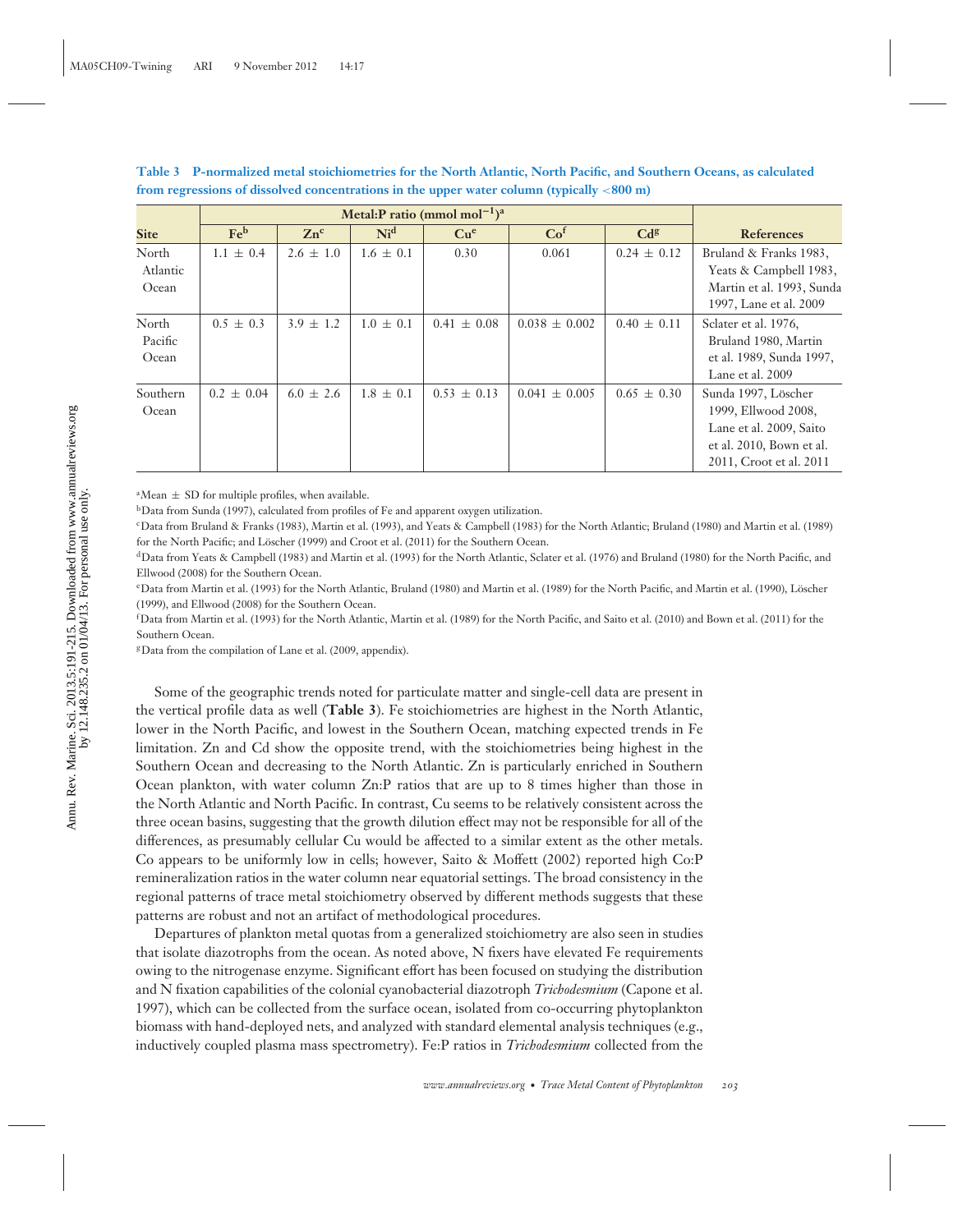tropical and subtropical North Atlantic show significant interstation variability but are generally enriched up to five- to sixfold over the ratios in the overall phytoplankton population (**Table 2**), matching expectations based on Fe use efficiencies for diazotrophic growth (Sañudo-Wilhelmy et al. 2001). These organisms appear to have altered ratios of other bioactive trace metals as well, with field-collected colonies presenting generally lower Cd but elevated Mo, Ni, and V stoichiometries compared with bulk plankton (Tovar-Sanchez & Sañudo-Wilhelmy 2011, Nuester et al. 2012a). The unique metallome of *Trichodesmium* results from the biochemical pathways of N fixation and its cyanobacterial lineage, and this metallome is likely shared by other diazotrophs, including unicellular forms (Tuit et al. 2004). Indeed, although *Trichodesmium* has received much of the research focus, unicellular N fixers are increasingly acknowledged as significant contributors to ocean N fixation (Zehr et al. 2001, Needoba et al. 2007, Moisander et al. 2010). These organisms have the potential to influence community metal stoichiometries with their unique metal signatures.

### **TOWARD A UNIFIED DESCRIPTION OF OCEANIC PHYTOPLANKTON METAL QUOTAS**

Data from these independent methods for determining the metal contents of phytoplankton in the ocean can be combined to assess the applicability of a common "extended Redfield ratio" for metals in plankton. Similarities in the distributions of metals and macronutrients have been noted since the adoption of trace metal clean techniques in the 1970s, and Morel & Hudson (1985) connected this behavior to the composition of algae and suggested that a common generalized stoichiometry of metals in cells may be present in the ocean. This concept was advanced by Bruland et al. (1991) through a compilation of three studies of marine biogenic particulate matter, and more recently has been linked to the metal stoichiometries of various phytoplankton in laboratory cultures (Ho et al. 2003). These studies emphasize the similarities between metal stoichiometries in ocean plankton and their environment, and indeed there is great utility for a unified ratio to convert between biogenic metals and C, N, and P (e.g., Gordon et al. 1997) or to estimate the composition of a particle assemblage according to its elemental stoichiometry (e.g., Ho et al. 2007). However, valuable information is lost when biogenic metal data are aggregated into a single stoichiometry, and there is much to be learned about metal biogeochemistry from examining variations in phytoplankton metal composition across environmental, taxonomic, and spatial gradients.

Comparisons of metal quotas determined through the various techniques suggest lessons about the interactions of bioactive trace metals and phytoplankton. Fe stoichiometries in open ocean environments are generally lower than in Fe-replete cultures, whereas Zn stoichiometries are at the upper range of culture quotas. Fe stoichiometries show a decreasing trend from bulk particles to single cells to dissolved profiles (**Figure 4**). Consistent differences between bulk particles and

−−−−−−−−−−−−−−−−−−−−−−−−−−−−−−−−−−−−−−−−−−−−−−−−−−−−−−−−−−−−−−−−−−−−−−−→

#### **Figure 4**

Comparison of metal quotas calculated for ocean phytoplankton using a variety of techniques. Culture data represent metal stoichiometries measured for cultured diatoms based on estimates of the range of metal concentrations in the ocean shown in **Figure 1**; the ranges plotted here correspond to the green shaded region in each panel of **Figure 1**. Particle data are taken from the studies summarized in **Table 2**. Synchrotron X-ray fluorescence (SXRF) data are taken from the results plotted in **Figure 3**. Dissolved profile data are taken from the studies summarized in **Table 3**. Ho et al. (2003) mean data are the metal stoichiometries for 15 cultured species as reported in that study. n/a, data not available.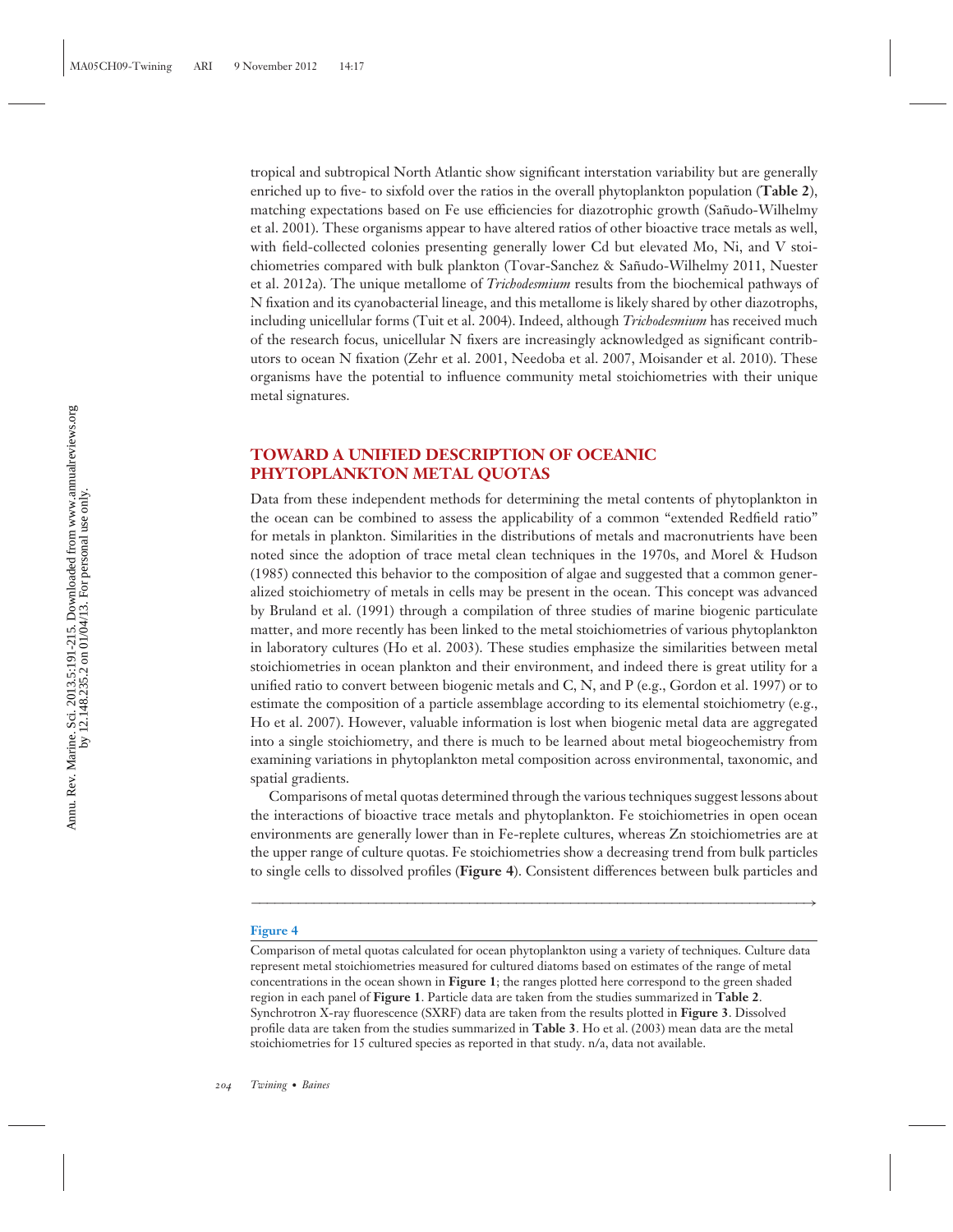single cells have even been observed at the same stations (King et al. 2012). This discrepancy suggests that detrital material with Fe:P above that of phytoplankton is a significant contributor to bulk particle Fe stoichiometries in many situations. These differences are not likely caused by lithogenic (mineral) inclusions, because the bulk particulate data have been culled or corrected for high-Al samples. Rather, particulate Fe:P may be elevated—and dissolved Fe:P lowered—by

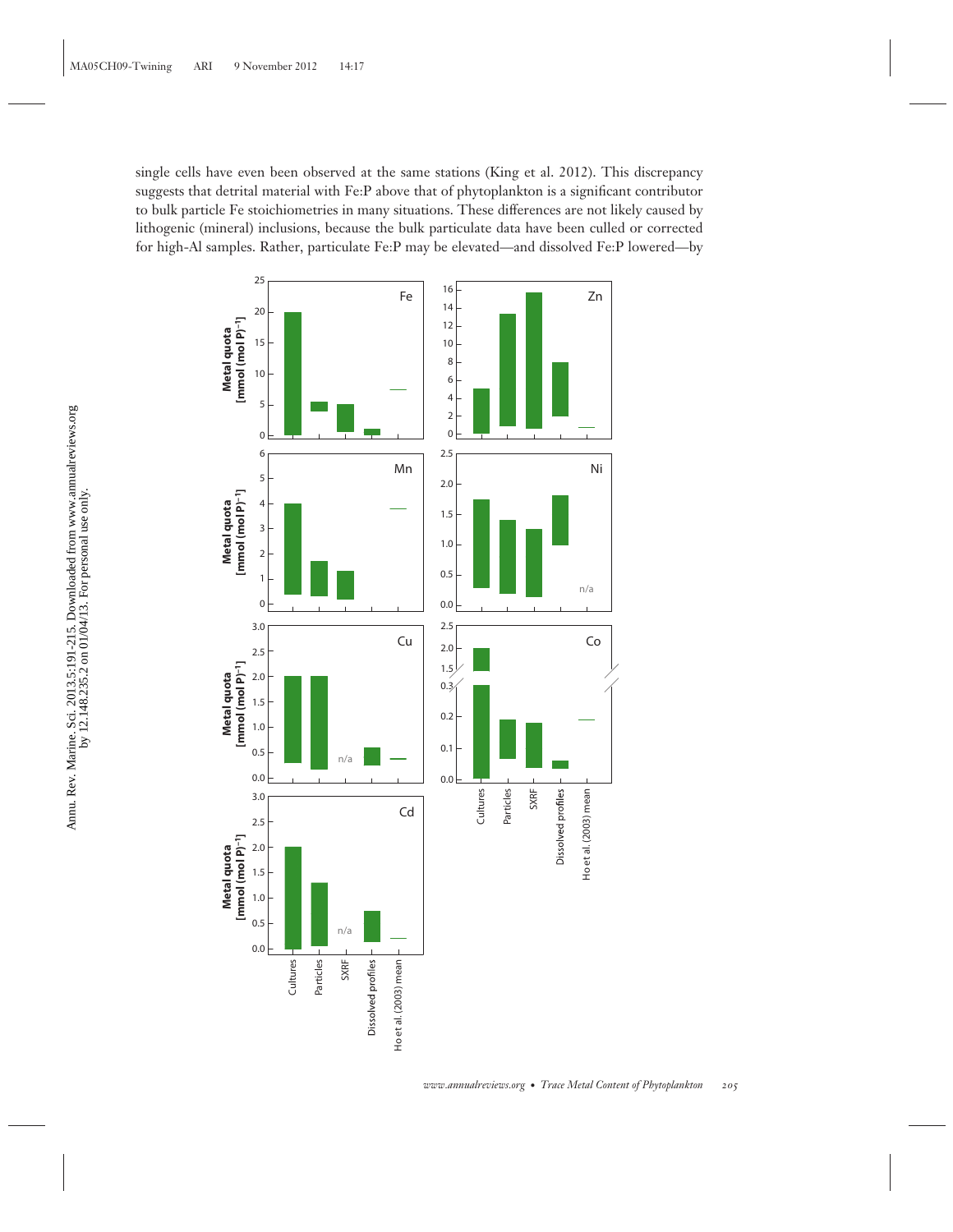the preferential remineralization of P relative to Fe in phytoplankton cells that are consumed by planktonic grazers. Additionally, detritus is often rich in bacterial biomass, which itself may be relatively elevated in Fe (Tortell et al. 1996). Therefore, particulate Fe:P ratios are likely to be affected by the presence of biogenic detrital material.

The offset between particles and dissolved profiles is also seen for Co, which, like Fe, is prone to scavenging (Moffett & Ho 1996). These metals may be scavenged onto detritus, elevating particulate concentrations at the expense of dissolved profile stoichiometries. In contrast, generally good agreement is found for Zn, Cu, and Cd stoichiometries estimated from bulk particles and dissolved profiles (**Figure 4**). In the case of Ni, dissolved profile stoichiometries are at the high end of the range seen in particles and single cells, and most closely approach the Ni quotas measured in diatoms. As Ni is associated with both organic material and the frustules of diatoms, dissolved stoichiometries could indicate an elevated importance for diatoms in Ni export (Twining et al. 2012). Similarly, the range of Zn:P stoichiometries seen in profiles (2.6–6 mmol mol−1) (**Table 3**) most resembles those measured in diatoms, again supporting a unique role for this group in Zn biogeochemistry.

The field data compiled here highlight the range of metal quotas present in the ocean and indicate that the extended Redfield ratio calculated for cultures by Ho et al. (2003) is not an accurate representation of oceanic phytoplankton for some metals. The Mn stoichiometries reported by Ho et al. (2003) are nearly 10-fold higher than most of the field data derived from bulk particles, single cells, or dissolved profiles, whereas the Zn stoichiometry is correspondingly lower than almost all of the field data and the Cd stoichiometry falls at the lower end of particle and dissolved profile data (**Figure 4**). The discrepancies observed with open ocean data likely result from relatively elevated (compared with the open ocean) Fe and Mn concentrations in the culture media, with the Mn negatively affecting cellular Zn and Cd through competition for uptake transporters (Sunda & Huntsman 1998b). In the case of Cu, the culture and oceanic profiles agree quite well. The Fe stoichiometry reported by Ho et al. (2003) is likely more representative of coastal than oceanic phytoplankton, whereas the Zn, Mn, and Cd stoichiometries do not match field data.

### **IMPORTANCE OF EXTRACELLULAR SCAVENGING TO PHYTOPLANKTON QUOTAS**

Discrepancies between particulate Fe quotas and those derived from dissolved profiles or Felimited cultures suggest that extracellular scavenged Fe oxides (and other elements associated with them) may contribute to the metal quotas of cells in the field. It has long been known that the geochemical cycles of certain metals are influenced by passive adsorption or scavenging onto particle surfaces in the ocean (Goldberg 1954, Turekian 1977). This process has been most thoroughly described for natural radionuclides such as Th that have no known biological role and are thus not actively incorporated by phytoplankton (Bacon & Anderson 1982, Coale & Bruland 1985). However, although Fe has similar hydrolysis chemistry to Th and is prone to sorption onto surfaces (Waite 2001), it is also actively accumulated and regulated by cells to support biochemical demands.

Most of the evidence for the presence of scavenged metals on phytoplankton surfaces comes from the use of chemical rinses containing EDTA and either Ti(III) or oxalate (Hudson & Morel 1989, Tovar-Sanchez et al. 2003). Fe contents of >0.2-μm particulate samples from subantarctic waters decreased by 16%–86% (mean approximately 50%) following treatment with an oxalate rinse (Tovar-Sanchez et al. 2003, Frew et al. 2006), whereas experiments with 55Fe added to natural Southern Ocean plankton communities indicated that scavenged (i.e., oxalate-labile) Fe accounts for approximately 80% of the Fe captured by 0.45-μm filters (Hassler & Schoemann 2009). Oxalate treatment of open ocean colonies of *Trichodesmium* suggests that approximately 60% of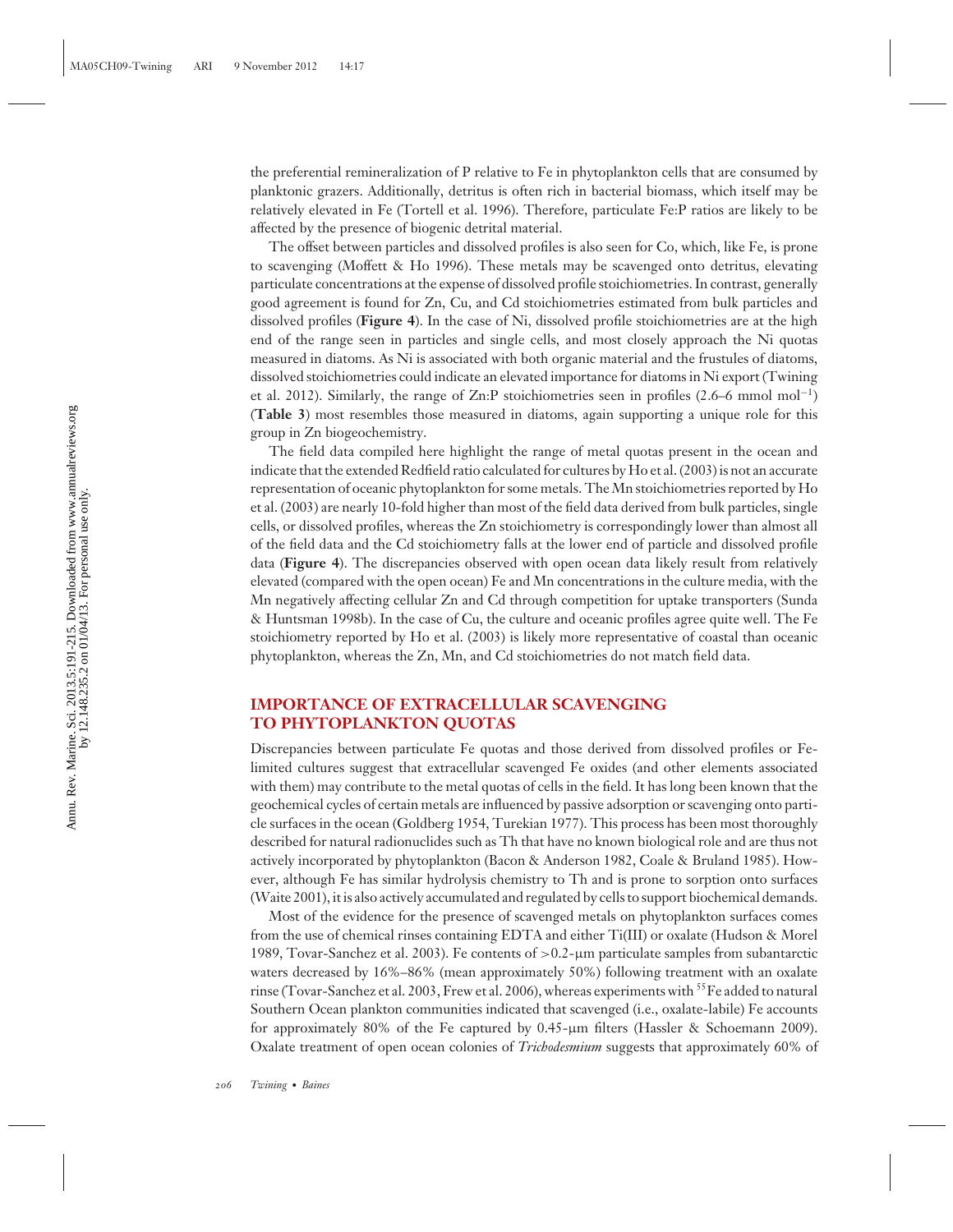Fe associated with these organisms may not be contained within cells (Sañudo-Wilhelmy et al. 2004). These data support the conclusion that bulk particulate estimates of phytoplankton Fe:P are impacted by the inclusion of noncellular material.

Although initial studies with the Ti(III)-EDTA rinse interpreted the noncellular Fe fraction as being associated with precipitated Fe oxides trapped on filters alongside cells (Anderson & Morel 1982, Hudson & Morel 1989), over time this fraction has come to be more commonly interpreted as Fe scavenged onto the outside of phytoplankton cells (e.g., Hassler & Schoemann 2009, Tovar-Sanchez & Sanudo-Wilhelmy 2011). However, data from SXRF mapping indicate ˜ that extracellular Fe does not account for a significant fraction of cellular Fe in natural settings. The distribution of Fe in most cells analyzed with SXRF shows the highest concentrations either associated with plastids or in the thickest parts of the cell, indicating control by cell volume and not surface area (Twining 2003; Twining et al. 2008; B.S. Twining, unpublished data) (**Figure 2**). Additionally, dinoflagellates collected from the Southern Ocean prior to and following repeated additions of Fe during the Southern Ocean Iron Experiment (SOFeX) showed Fe to be localized in the chloroplasts of all cells (Twining et al. 2004b). Furthermore, SXRF analyses of *Trichodesmium* collected from the western North Atlantic showed only occasional adsorbed Fe particles and no statistical difference in the Fe concentrations of trichomes rinsed with either an isotonic salt rinse or the oxalate solution (Nuester et al. 2012a). In fact, of the five bioactive elements measured in the trichomes, only P was significantly lower in oxalate-treated trichomes, similar to earlier studies that showed that P is more readily removed from *Trichodesmium* by oxalate than Fe is (Sañudo-Wilhelmy et al. 2004, Tovar-Sanchez & Sañudo-Wilhelmy 2011).

The chemical speciation of Fe in the surface ocean supports the observation that most Fe that is physically associated with cells is located intracellularly. Dissolved  $\langle$  <0.45- $\mu$ m) Fe is typically bound to strong organic ligands present in excess (Gledhill & Buck 2012) that limit the reactivity of Fe to functional groups on cell surfaces. The presence of ligands limits scavenging of Fe in the deep ocean ( Johnson et al. 1997), and it is likely to do so even more effectively in surface waters, where ligands are typically most abundant (e.g., Boye et al. 2001). Furthermore, oceanic plankton actively regulate the accumulation of metals from organic complexes (Maldonado et al. 2005, 2006; Hassler et al. 2011). It thus seems illogical that much of the Fe associated with phytoplankton cells—including in low-Fe HNLC regions, where algal competition for Fe determines ecological success—would be bound to the outside of cells in a biologically inaccessible fashion.

#### **IRON QUOTAS IN THE OCEAN**

Accurate measures of metal quotas in ocean phytoplankton are needed to parameterize and evaluate biogeochemical models. In particular, many models calculate Fe quotas (e.g., Moore et al. 2004, Tagliabue et al. 2009), and Fe quotas serve as an indicator of Fe limitation as well as a direct connection to the biogeochemical cycling of C, N, and P. However, uncertainty about the Fe quotas of ocean phytoplankton remains. In the Fe-limited Southern Ocean, dissolved profiles indicate an Fe:P of 0.2 mmol mol−<sup>1</sup> (**Table 3**), whereas the minimum quotas for phytoplankton isolated from these waters can be fourfold lower and measurements of individual cells fourfold higher (Strzepek et al. 2011) (**Figure 3**). In the equatorial Pacific, the measured quotas are also above the minimum Fe quotas of diatoms isolated from this region (Maldonado & Price 1996) (**Figure 3**); however, the measured quotas match the expectations from cultures based on observed growth rates and measured dissolved Fe concentrations (Twining et al. 2011).

It may be that the taxa abundant enough to be captured for SXRF analyses are those that have been able to obtain adequate Fe for growth. However, taxa with higher dissolved Fe requirements may still respond to additions. Despite Fe:P quotas of 4.1 mmol mol<sup>-1</sup> in small pennate diatoms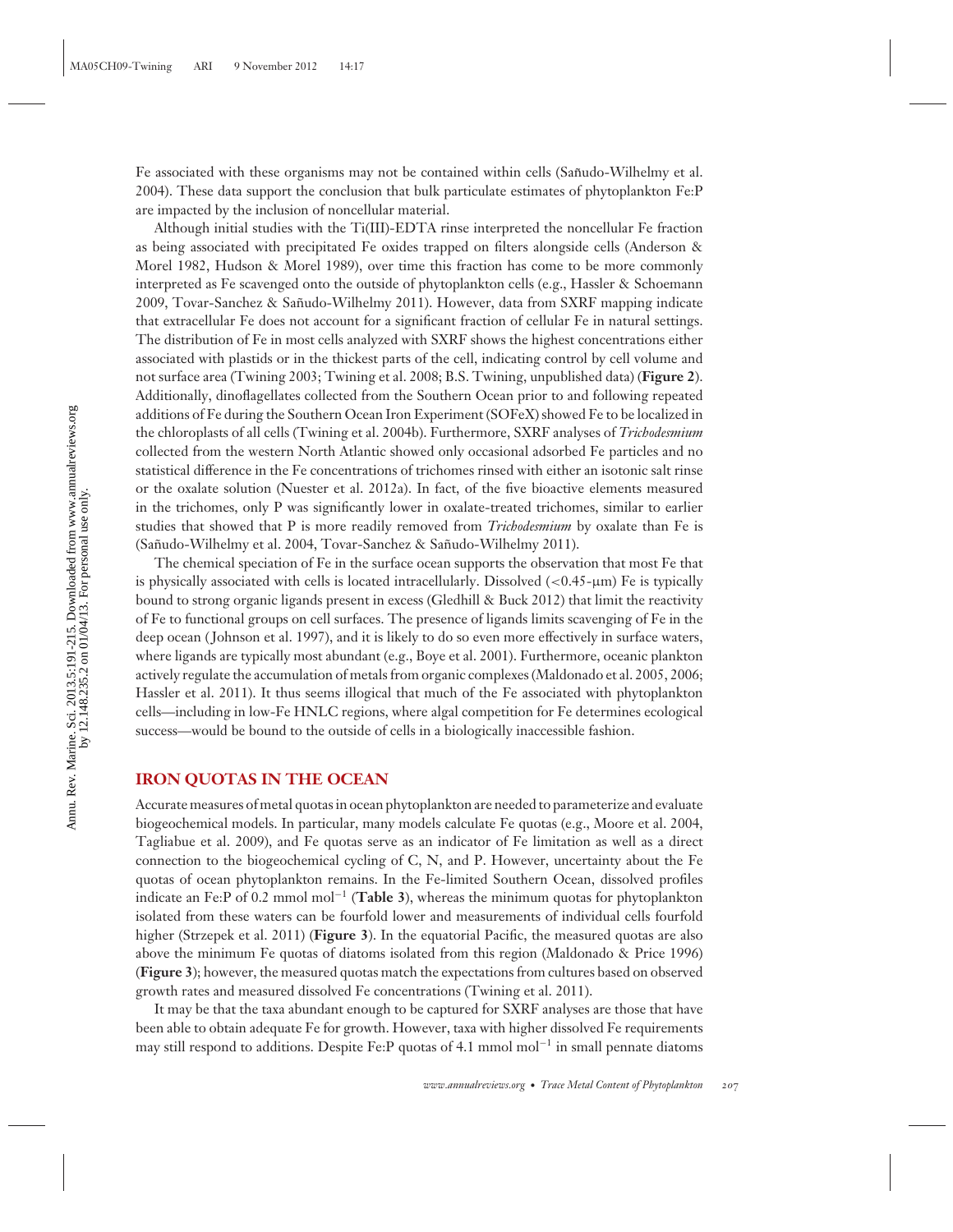in the equatorial Pacific, in deck-board incubation experiments the rest of the diatom community showed a strong response to added Fe through a shift toward larger pennates, indicating that these larger species had not been able to access enough dissolved Fe to bloom (Baines et al. 2011, Brzezinski et al. 2011, Twining et al. 2011).

#### **CONCLUSIONS**

The existence of regional and interspecific differences in the trace metal stoichiometries of phytoplankton suggests that two challenges prevent the development of a clearer understanding of trace element quotas. First, uncertainty about what phytoplankton perceive as available metal over the short term limits the interpretation of all but the most obvious comparisons among regions. Standardized bioassay approaches that measure organismal response to the environment may help to address this. Particularly promising are bioreporter genes whose level of transcription in well-studied indicator species can be calibrated against metal availability (Webb et al. 2001, Mioni et al. 2005, Chappell & Webb 2010).

The second challenge is to determine whether interspecific differences in metal stoichiometries reflect distinct biochemical and/or ecological solutions to problems posed by the environment in different regions. If this link can be made, then it may be possible to predict which stoichiometries may prevail on average in a given environment, given constraints imposed by evolutionary heritage, morphology, and trace element availability. This approach is already well established for predicting C:N stoichiometries in marine plankton, which exhibit far less variation (Geider et al. 1998, Armstrong 1999, Klausmeier et al. 2004). At the cellular level, metal allocation among biochemical pools related to different cellular processes, such as photosynthesis, nutrient acquisition, and antioxidant defense, must be better understood. Proteomics holds much promise on this front (Saito et al. 2011). At the same time, we will need to develop ecophysiological models that link trace element composition to performance as well as ecological models that determine effective strategies given specific environmental contexts. Finally, the continued development of field-ready molecular and cell-specific tools will be needed to test and revise the predictions of such models in the field.

#### **SUMMARY POINTS**

- 1. Data on phytoplankton metal quotas in the ocean from multiple independent approaches indicate consistent regional differences in the metal quotas of ocean phytoplankton. Fe quotas are highest in non-HNLC waters and lowest in the Southern Ocean. Zn and Cd are highest in the Southern Ocean south of the polar front. In contrast, Ni, Cu, and Co show negligible regional differences.
- 2. Taxonomic differences may drive some of the regional differences. Diatoms have elevated Zn in all regions and elevated Ni in HNLC regions. Autotrophic flagellates have elevated Co. Changes in community composition (e.g., south of the polar front) could thus affect community ratios for some metals.
- 3. Although Fe is usually regarded as the most abundant metal in phytoplankton, Zn is often as abundant if not more abundant in cells in the ocean, perhaps owing to different availabilities. Additionally, discrepancies between the metal stoichiometries of individual cells, particle assemblages, and dissolved profiles suggest the existence of a detrital Fe pool characterized by elevated Fe:P ratios potentially due to differential remineralization of these elements by grazing and/or Fe scavenging.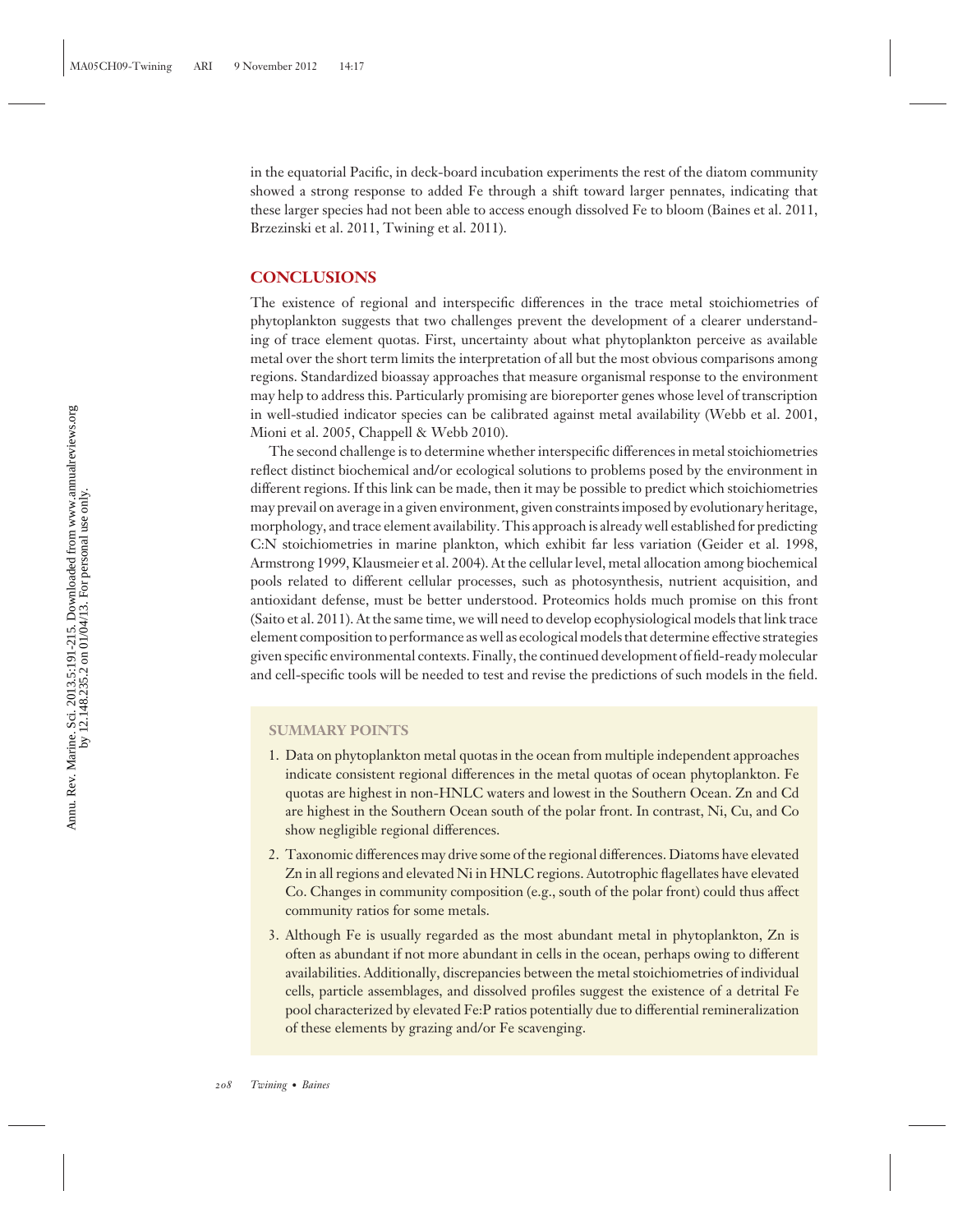4. Substantial interspecific differences in the Fe quotas of cells collected under the same conditions may indicate different strategies under trace nutrient limitation (e.g., storage, economy, opportunism).

#### **FUTURE ISSUES**

- 1. This review focuses largely on osmotrophic phytoplankton such as diatoms and cyanobacteria; however, many ocean plankton utilize heterotrophy or mixotrophy to compete. Much less is known about the prevalence of these strategies and their implications for metal quotas and metal biogeochemistry, although they are recognized as important for macronutrient cycling. Additionally, cells may utilize different strategies to compete for nutrients, and these likely have implications for metal quotas. Future efforts should attempt to relate metal quotas to ecological strategies.
- 2. Reliable cellular metal budgets that partition metals among distinct biochemical fractions or among enzymes that perform different roles within the cell are needed to understand variations in metal quotas. Such budgets will require substantial effort to identify and quantify different metalloenzymes using molecular and mass spectrometric methods. These data will also be needed to inform new models that allocate elemental supplies not necessarily by taxonomy but by cell physiology (Follows & Dutkiewicz 2011). Application of broad spectrum genomic, transcriptomic, and proteomic methods should highlight the trade-offs associated with a shifting allocation of metals between different metalloprotein pools.
- 3. We still lack a detailed understanding of the impact of metal physicochemical speciation on bioavailability to phytoplankton in ocean waters. Taxon-specific measurements of quotas in natural communities provide a proxy for metal availability and may be used as indicators of ambient metal availability.

#### **DISCLOSURE STATEMENT**

The authors are not aware of any affiliations, memberships, funding, or financial holdings that might be perceived as affecting the objectivity of this review.

## **ACKNOWLEDGMENTS**

This work was supported by grants from the National Science Foundation to B.S.T. (OCE-0928289, OCE-0825379, OCE-0913080) and S.B.B. (OCE-0962201, OCE-1131139). Use of the Advanced Photon Source, an Office of Science User Facility operated for the US Department of Energy (DOE) Office of Science by Argonne National Laboratory, was supported by the US DOE under contract number DE-AC02-06CH11357.

#### **LITERATURE CITED**

Anderson MA, Morel FMM. 1982. The influence of aqueous iron chemistry on the uptake of iron by the coastal diatom *Thalassiosira weissflogii*. *Limnol. Oceanogr.* 27:789–813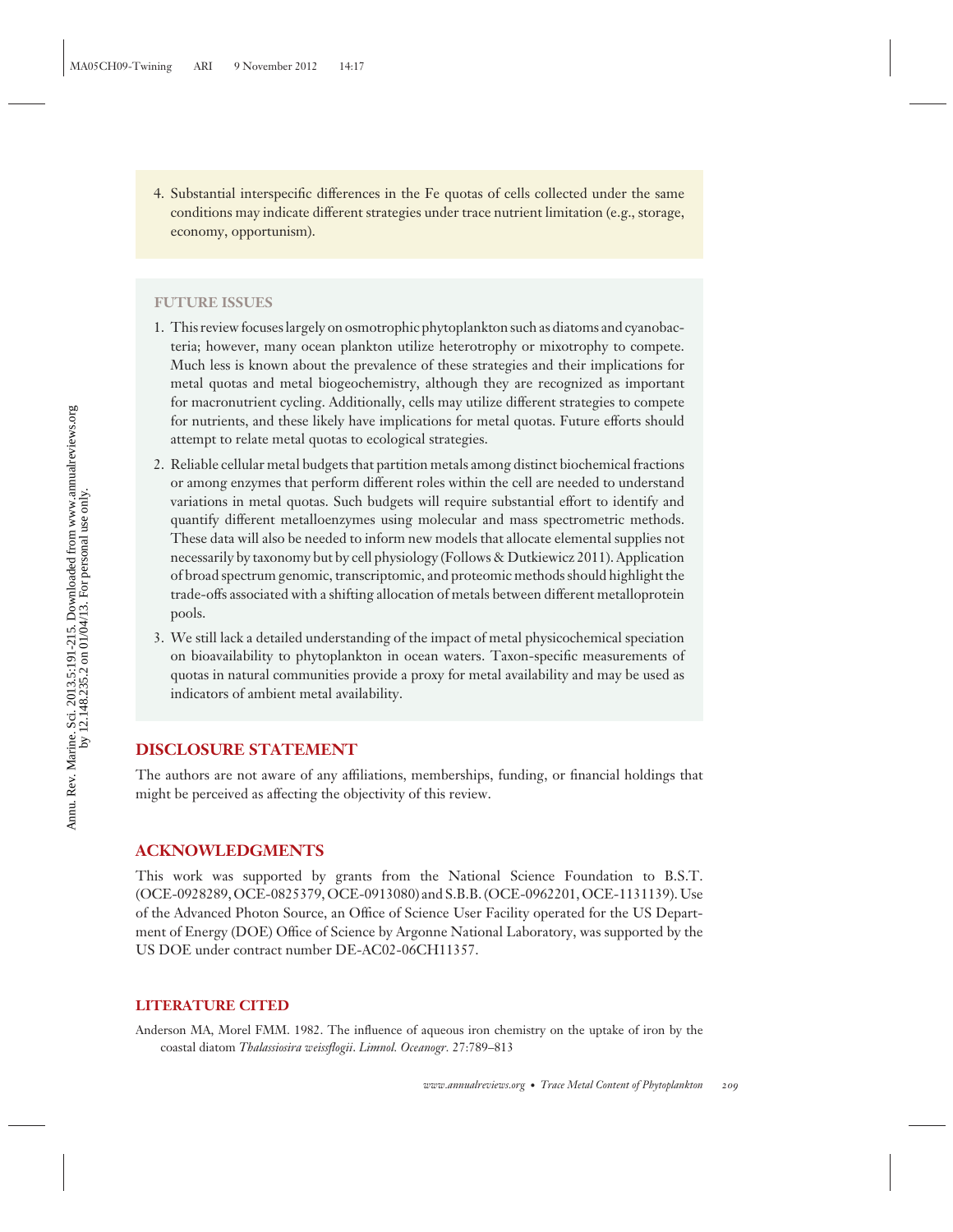- Annett AL, Lapi S, Ruth TJ, Maldonado MT. 2008. The effects of Cu and Fe availability on the growth and Cu:C ratios of marine diatoms. *Limnol. Oceanogr.* 53:2451–61
- Armstrong RA. 1999. An optimization-based model of iron-light-ammonium colimitation of nitrate uptake and phytoplankton growth. *Limnol. Oceanogr.* 44:1436–46
- Bacon MP, Anderson RF. 1982. Distribution of thorium isotopes between dissolved and particulate forms in the deep sea. *J. Geophys. Res.* 87:2045–56
- Baines SB, Twining BS, Vogt S, Balch WM, Fisher NS, Nelson DM. 2011. Elemental composition of equatorial Pacific diatoms exposed to additions of silicic acid and iron. *Deep-Sea Res. II* 58:512–23
- Bown J, Boye M, Baker A, Duvieilbourg E, Lacan F, et al. 2011. The biogeochemical cycle of dissolved cobalt in the Atlantic and the Southern Ocean south off the coast of South Africa. *Mar. Chem.* 126:193–206
- Boye M, van den Berg CMG, de Jong JTM, Leach H, Croot P, de Baar HJW. 2001. Organic complexation of iron in the Southern Ocean. *Deep-Sea Res. I* 48:1477–97
- Brand LE. 1991. Minimum iron requirements of marine phytoplankton and the implications for the biogeochemical control of new production. *Limnol. Oceanogr.* 36:1756–71
- Bruland KW. 1980. Oceanographic distributions of cadmium, zinc, nickel, and copper in the North Pacific. *Earth Planet. Sci. Lett.* 47:176–98
- Bruland KW, Donat JR, Hutchins DA. 1991. Interactive influences of bioactive trace-metals on biological production in oceanic waters. *Limnol. Oceanogr.* 36:1555–77
- Bruland KW, Franks RP. 1983. Mn, Ni, Cu, Zn, and Cd in the western North Atlantic. In *Trace Metals in Seawater*, ed. CS Wong, KW Bruland, JD Burton, ED Goldberg, pp. 395–414. New York: Plenum
- Bruland KW, Lohan MC. 2003. Controls of trace metals in seawater. In *The Oceans and Marine Geochemistry: Treatise on Geochemistry*, ed. H Elderfield, pp. 23–47. Oxford, UK: Elsevier
- Bruland KW, Rue EL, Smith GJ. 2001. Iron and macronutrients in California coastal upwelling regimes: implications for diatom blooms. *Limnol. Oceanogr.* 46:1661–74
- Brzezinski MA, Baines SB, Balch WM, Beucher CP, Chai F, et al. 2011. Co-limitation of diatoms by iron and silicic acid in the equatorial Pacific. *Deep-Sea Res. II* 58:493–511
- Capone DG, Zehr JP, Paerl HW, Bergman B, Carpenter EJ. 1997. *Trichodesmium*, a globally significant marine cyanobacterium. *Science* 276:1221–29
- Chappell PD, Webb EA. 2010. A molecular assessment of the iron stress response in the two phylogenetic clades of *Trichodesmium*. *Environ. Microbiol.* 12:13–27
- Coale KH, Bruland KW. 1985. 234Th:238U disequilibria within the California Current. *Limnol. Oceanogr.* 30:22–33
- Coale KH, Bruland KW. 1988. Copper complexation in the northeast Pacific. *Limnol. Oceanogr.* 33:1084–101
- Collier R, Edmond J. 1984. The trace element geochemistry of marine biogenic particulate matter. *Prog. Oceanogr.* 13:113–99
- Croot PL, Baars O, Streu P. 2011. The distribution of dissolved zinc in the Atlantic sector of the Southern Ocean. *Deep-Sea Res. II* 58:2707–19
- Cullen JT, Chase Z, Coale KH, Fitzwater SE, Sherrell RM. 2003. Effect of iron limitation on the cadmium to phosphorus ratio of natural phytoplankton assemblages from the Southern Ocean. *Limnol. Oceanogr.* 48:1079–87
- Cullen JT, Lane TW, Morel FMM, Sherrell RM. 1999. Modulation of cadmium uptake in phytoplankton by seawater CO<sub>2</sub> concentration. *Nature* 402:165-67
- Cullen JT, Sherrell RM. 1999. Techniques for determination of trace metals in small samples of sizefractionated particulate matter: phytoplankton metals off central California. *Mar. Chem.* 67:233–47
- Cvetkovic A, Menon AL, Thorgersen MP, Scott JW, Poole FL, et al. 2010. Microbial metalloproteomes are largely uncharacterized. *Nature* 466:779–84
- Dupont CL, Barbeau K, Palenik B. 2008. Ni uptake and limitation in marine *Synechococcus*strains.*Appl. Environ. Microbiol.* 74:23–31
- Dupont CL, Buck KN, Palenik B, Barbeau K. 2010a. Nickel utilization in phytoplankton assemblages from contrasting oceanic regimes. *Deep-Sea Res. I* 57:553–66
- Dupont CL, Butcher A, Valas RE, Bourne PE, Caetano-Anolles G. 2010b. History of biological metal utilization inferred through phylogenomic analysis of protein structures. *Proc. Natl. Acad. Sci. USA*107:10567–72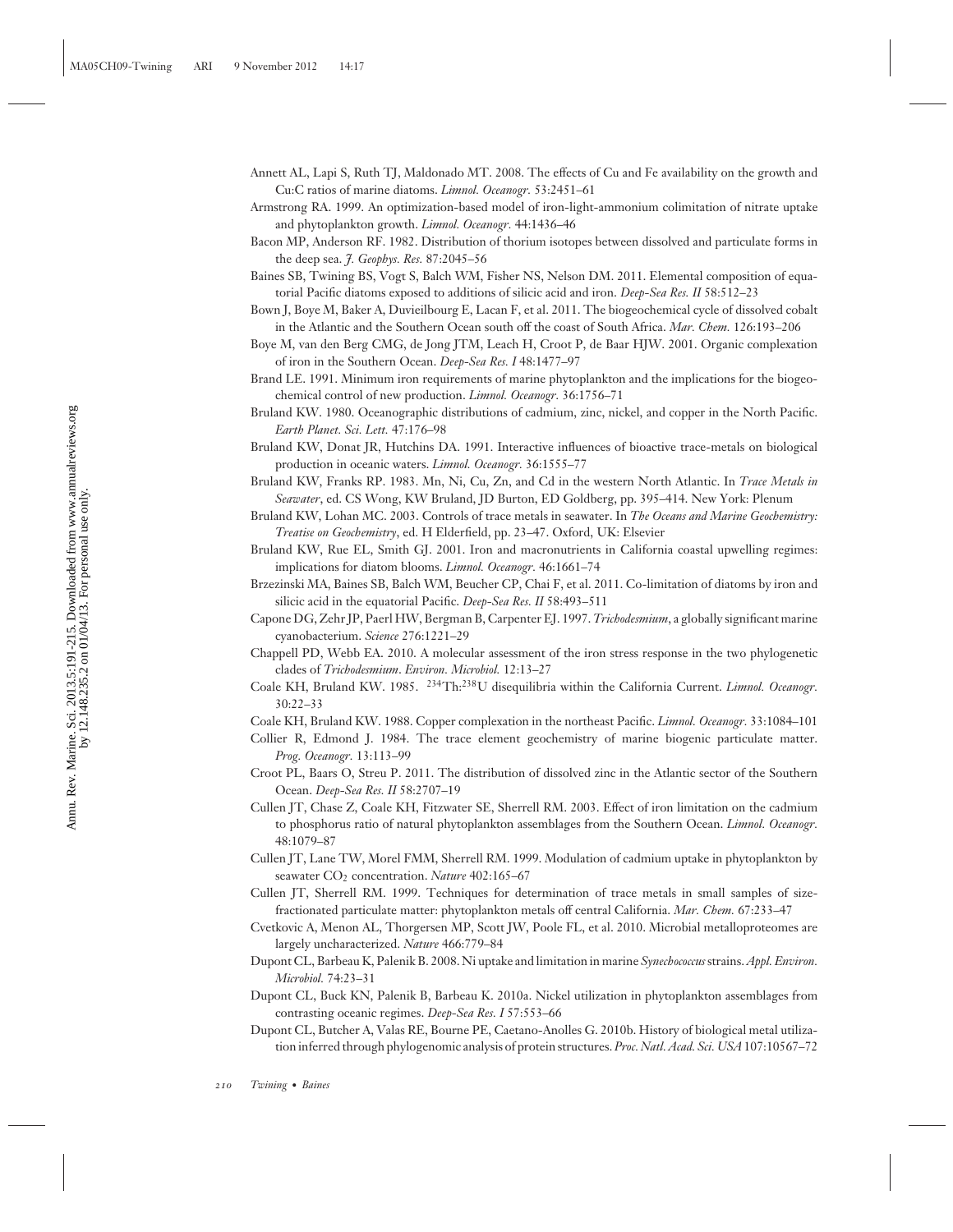- Ellwood MJ. 2004. Zinc and cadmium speciation in subantarctic waters east of New Zealand. *Mar. Chem.* 87:37–58
- Ellwood MJ. 2008. Wintertime trace metal (Zn, Cu, Ni, Cd, Pb and Co) and nutrient distributions in the Subantarctic Zone between 40–52**◦**S; 155–160**◦**E. *Mar. Chem.* 112:107–17
- Finkel ZV, Quigg A, Raven JA, Reinfelder JR, Schofield OE, Falkowski PG. 2006. Irradiance and the elemental stoichiometry of marine phytoplankton. *Limnol. Oceanogr.* 51:2690–701
- Follows MJ, Dutkiewicz S. 2011. Modeling diverse communities of marine microbes. *Annu. Rev. Mar. Sci.* 3:427–51
- Frausto da Silva JRR, Williams RJP. 2001. *The Biological Chemistry of the Elements: The Inorganic Chemistry of Life*. Oxford, UK: Oxford Univ. Press
- Frew RD, Hutchins DA, Nodder S, Sañudo-Wilhelmy S, Tovar-Sanchez A, et al. 2006. Particulate iron dynamics during FeCycle in subantarctic waters southeast of New Zealand. *Glob. Biogeochem. Cycles* 20:GB1S93
- Geider RJ, Macintyre HL, Kana TM. 1998. A dynamic regulatory model of phytoplanktonic acclimation to light, nutrients, and temperature. *Limnol. Oceanogr.* 43:679–94
- Gledhill M, Buck KN. 2012. The organic complexation of iron in the marine environment: a review. *Front. Microbiol. Chem.* 3:69
- Goldberg ED. 1954. Marine geochemistry 1. Chemical scavengers of the sea. *J. Geol.* 62:249–65
- Gong N, Chen C, Xie L, Chen H, Lin X, Zhang R. 2005. Characterization of a thermostable alkaline phosphatase from a novel species *Thermus yunnanensis* sp. nov. and investigation of its cobalt activation at high temperature. *Biochim. Biophys. Acta* 1750:103–11
- Gordon RM, Coale KH, Johnson KS. 1997. Iron distributions in the equatorial Pacific: implications for new production. *Limnol. Oceanogr.* 42:419–31
- Hassler CS, Schoemann V. 2009. Discriminating between intra- and extracellular metals using chemical extractions: an update on the case of iron. *Limnol. Oceanogr. Methods* 7:479–89
- Hassler CS, Schoemann V, Nichols CM, Butler ECV, Boyd PW. 2011. Saccharides enhance iron bioavailability to Southern Ocean phytoplankton. *Proc. Natl. Acad. Sci. USA* 108:1076–81
- Ho TY, Quigg A, Finkel ZV, Milligan AJ, Wyman K, et al. 2003. The elemental composition of some marine phytoplankton. *J. Phycol.* 39:1145–59
- Ho TY, Wen LS, You CF, Lee DC. 2007. The trace-metal composition of size-fractionated plankton in the South China Sea: biotic versus abiotic sources. *Limnol. Oceanogr.* 52:1776–88
- Holzner C, Feser M, Vogt S, Hornberger B, Baines SB, Jacobsen C. 2010. Zernike phase contrast in scanning microscopy with X-rays. *Nat. Phys.* 6:883–87
- Hudson RJM, Morel FMM. 1989. Distinguishing between extracellular and intracellular iron in marine phytoplankton. *Limnol. Oceanogr.* 34:1113–20
- Hutchins DA, Ditullio GR, Zhang Y, Bruland KW. 1998. An iron limitation mosaic in the California upwelling regime. *Limnol. Oceanogr.* 43:1037–54
- Jakuba RW, Moffett JW, Dyhrman ST. 2008. Evidence for the linked biogeochemical cycling of zinc, cobalt, and phosphorus in the western North Atlantic Ocean. *Glob. Biogeochem. Cycles* 22:GB4012
- Ji YC, Sherrell RM. 2008. Differential effects of phosphorus limitation on cellular metals in *Chlorella* and *Microcystis*. *Limnol. Oceanogr.* 53:1790–804
- Johnson KS, Gordon RM, Coale KH. 1997. What controls dissolved iron concentrations in the world ocean? *Mar. Chem.* 57:137–61
- Jones KW. 2002. Synchrotron radiation-induced X-ray emission. In *Handbook of X-Ray Spectrometry*, ed. RE van Grieken, AA Markowicz, pp. 501–58. New York: Marcel Dekker
- King AL, Sañudo-Wilhelmy SA, Boyd PW, Twining BS, Wilhelm SW, et al. 2012. A comparison of biogenic iron quotas during a diatom spring bloom using multiple approaches. *Biogeosciences* 9:667–87
- King AL, Sañudo-Wilhelmy SA, Leblanc K, Hutchins DA, Fu F. 2011.  $CO<sub>2</sub>$  and vitamin B<sub>12</sub> interactions determine bioactive trace metal requirements of a subarctic Pacific diatom. *ISME J.* 5:1388–96
- Klausmeier CA, Litchman E, Daufresne T, Levin SA. 2004. Optimal nitrogen-to-phosphorus stoichiometry of phytoplankton. *Nature* 429:171–74
- Kuss J, Kremling K. 1999. Spatial variability of particle associated trace elements in near-surface waters of the North Atlantic (30**◦**N/60**◦**W to 60**◦**N/2**◦**W), derived by large volume sampling. *Mar. Chem.* 68:71–86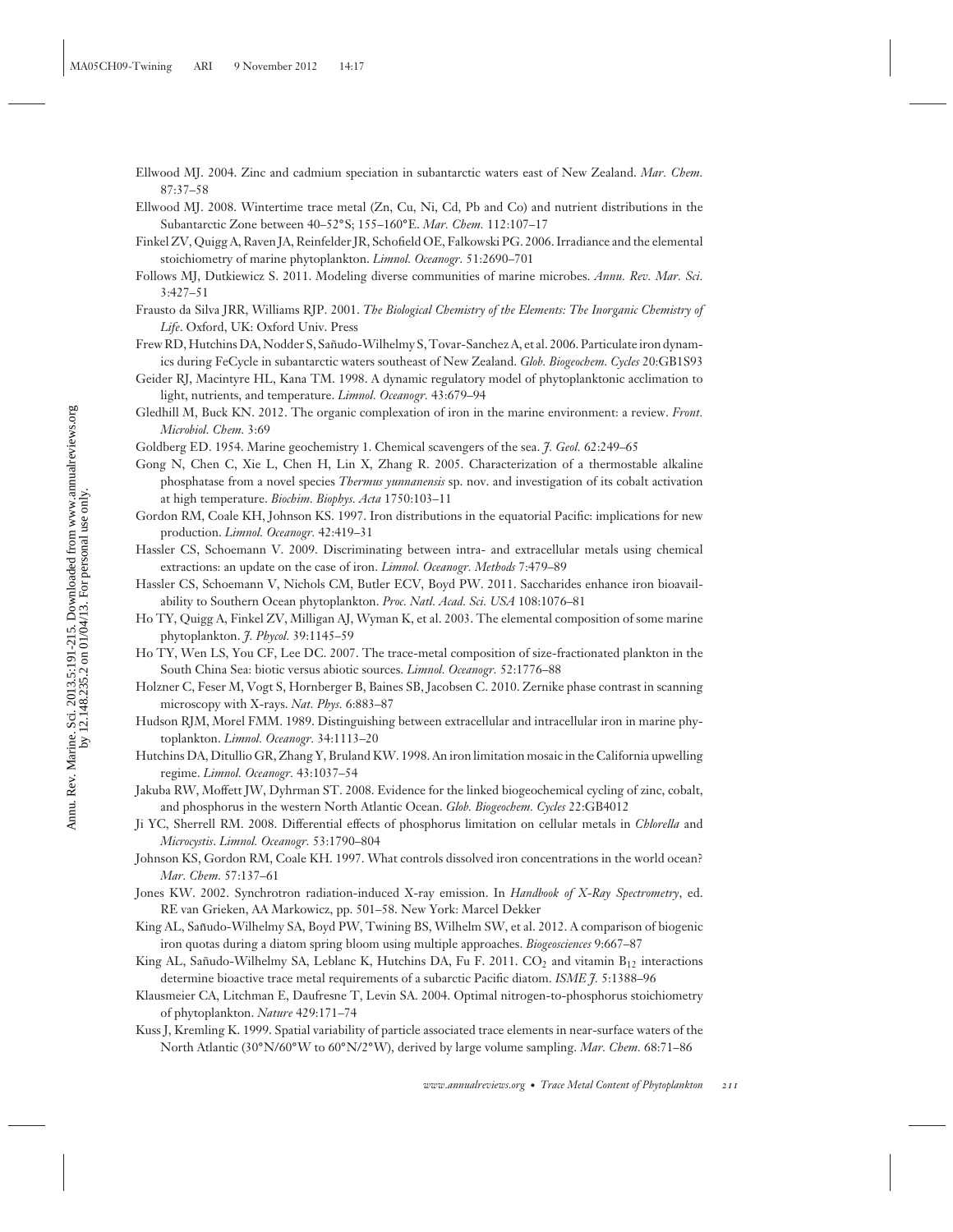- Kustka AB, Allen AE, Morel FMM. 2007. Sequence analysis and transcriptional regulation of iron acquisition genes in two marine diatoms. *J. Phycol.* 43:715–29
- Kustka AB, Sañudo-Wilhelmy SA, Carpenter EJ, Capone D, Burns J, Sunda WG. 2003. Iron requirements for dinitrogen- and ammonium-supported growth in cultures of *Trichodesmium* (IMS 101): comparison with nitrogen fixation rates and iron:carbon ratios of field populations. *Limnol. Oceanogr.* 48:1869–84
- La Fontaine S, Quinn JM, Nakamoto SS, Page MD, Gohre V, et al. 2002. Copper-dependent iron assimilation pathway in the model photosynthetic eukaryote *Chlamydomonas reinhardtii*. *Eukaryot. Cell* 1:736–57
- Landing WM, Bruland KW. 1980. Manganese in the North Pacific. *Earth Planet. Sci. Lett.* 49:45–56
- Lane ES, Semeniuk DM, Strzepek RF, Cullen JT, Maldonado MT. 2009. Effects of iron limitation on intracellular cadmium of cultured phytoplankton: implications for surface dissolved cadmium to phosphate ratios. *Mar. Chem.* 115:155–62
- Lane TW, Morel FMM. 2000. A biological function for cadmium in marine diatoms. *Proc. Natl. Acad. Sci. USA* 97:4627–31
- Lane TW, Saito MA, George GN, Pickering IJ, Prince RC, Morel FMM. 2005. A cadmium enzyme from a marine diatom. *Nature* 435:42
- LaRoche J, Boyd PW, McKay RML, Geider RJ. 1996. Flavodoxin as an in situ marker for iron stress in phytoplankton. *Nature* 382:802–5
- Lin H, Rauschenberg S, Hexel CR, Shaw TJ, Twining BS. 2011. Free-drifting icebergs as sources of iron to the Weddell Sea. *Deep-Sea Res. II* 58:1392–406
- Löscher BM. 1999. Relationships among Ni, Cu, Zn, and major nutrients in the Southern Ocean. Mar. Chem. 67:67–102
- Maldonado MT, Allen AE, Chong JS, Lin K, Leus D, et al. 2006. Copper-dependent iron transport in coastal and oceanic diatoms. *Limnol. Oceanogr.* 51:1729–43
- Maldonado MT, Price NM. 1996. Influence of N substrate on Fe requirements of marine centric diatoms. *Mar. Ecol. Prog. Ser.* 141:161–72
- Maldonado MT, Strzepek RF, Sander S, Boyd PW. 2005. Acquisition of iron bound to strong organic complexes, with different Fe binding groups and photochemical reactivities, by plankton communities in Fe-limited subantarctic waters. *Glob. Biogeochem. Cycles* 19:GB4S23
- Marchetti A, Maldonado MT, Lane ES, Harrison PJ. 2006. Iron requirements of the pennate diatom *Pseudo-nitzschia*: comparison of oceanic (high-nitrate, low-chlorophyll waters) and coastal species. *Limnol. Oceanogr.* 51:2092–101
- Marchetti A, Parker MS, Moccia LP, Lin EO, Arrieta AL, et al. 2009. Ferritin is used for iron storage in bloom-forming marine pennate diatoms. *Nature* 457:467–70
- Marchetti A, Schruth DM, Durkin CA, Parker MS, Kodner RB, et al. 2012. Comparative metatranscriptomics identifies molecular bases for the physiological responses of phytoplankton to varying iron availability. *Proc. Natl. Acad. Sci. USA* 109:E317–25
- Martin JH, Fitzwater SE, Gordon RM, Hunter CN, Tanner SJ. 1993. Iron, primary production and carbon nitrogen flux studies during the JGOFS North Atlantic Bloom Experiment. *Deep-Sea Res. II* 40:115–34
- Martin JH, Gordon RM, Fitzwater SE. 1990. Iron in Antarctic waters. *Nature* 345:156–58
- Martin JH, Gordon RM, Fitzwater SE, Broenkow WW. 1989. Vertex: phytoplankton/iron studies in the Gulf of Alaska. *Deep-Sea Res.* 36:649–80
- Martin JH, Knauer GA. 1973. The elemental composition of plankton. *Geochim. Cosmochim. Acta* 37:1639–53
- McKay RML, La Roche J, Yakunin AF, Durnford DG, Geider RJ. 1999. Accumulation of ferredoxin and flavodoxin in a marine diatom in response to Fe. *J. Phycol.* 35:510–19
- Mioni CE, Handy SM, Ellwood MJ, Twiss MR, McKay RML, et al. 2005. Tracking changes in bioavailable Fe within high-nitrate low-chlorophyll oceanic waters: a first estimate using a heterotrophic bacterial bioreporter. *Glob. Biogeochem. Cycles* 19:GB4S25
- Moffett JW, Ho J. 1996. Oxidation of cobalt and manganese in seawater via a common microbially catalyzed pathway. *Geochim. Cosmochim. Acta* 60:3415–24
- Moisander PH, Beinart RA, Hewson I, White AE, Johnson KS, et al. 2010. Unicellular cyanobacterial distributions broaden the oceanic N2 fixation domain. *Science* 327:1512–14
- Moore JK, Doney SC, Lindsay K. 2004. Upper ocean ecosystem dynamics and iron cycling in a global threedimensional model. *Glob. Biogeochem. Cycles* 18:GB4028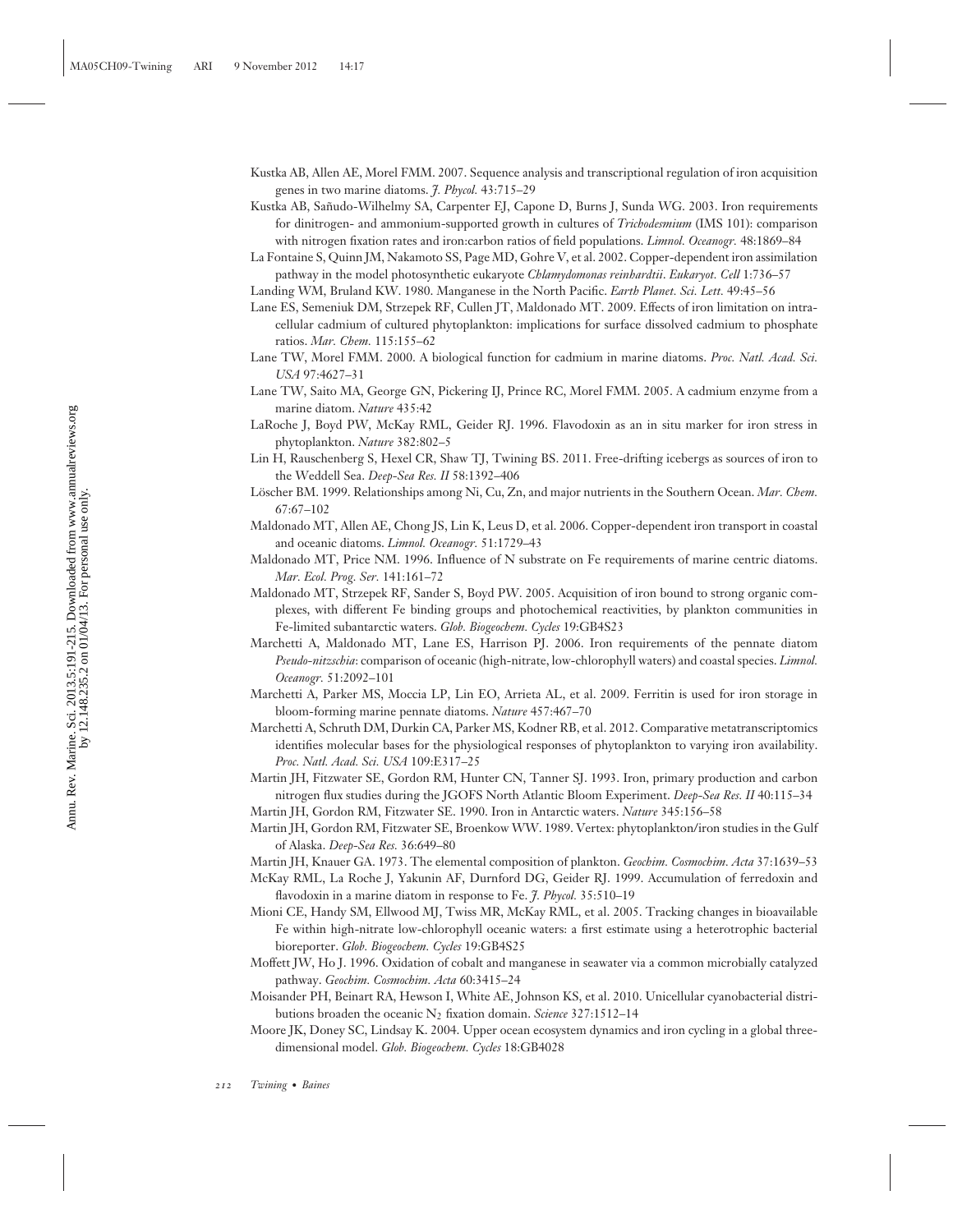- Morel FMM, Hudson RJM. 1985. The geobiological cycle of trace elements in aquatic systems: Redfield revisited. In *Chemical Processes in Lakes*, ed. W Stumm, pp. 251–81. New York: Wiley
- Needoba JA, Foster RA, Sakamoto C, Zehr JP, Johnson KS. 2007. Nitrogen fixation by unicellular diazotrophic cyanobacteria in the temperate oligotrophic North Pacific Ocean. *Limnol. Oceanogr.* 52:1317–27
- Nuester J, Vogt S, Newville M, Kustka AB, Twining BS. 2012a. The unique biogeochemical signature of the marine diazotroph *Trichodesmium*. *Front. Microbiol. Chem.* 3:150
- Nuester J, Vogt S, Twining BS. 2012b. Localization of iron within centric diatoms of the genus *Thalassiosira*. *J. Phycol.* 48:626–34
- Nuñez-Milland D, Baines SB, Vogt S, Twining BS. 2010. Quantification of phosphorus in single cells using synchrotron X-ray fluorescence. *J. Synchrotron Radiat.* 17:560–66
- Peers G, Price NM. 2004. A role for manganese in superoxide dismutases and growth of iron-deficient diatoms. *Limnol. Oceanogr.* 49:1774–83
- Peers G, Price NM. 2006. Copper-containing plastocyanin used for electron transport by an oceanic diatom. *Nature* 441:341–44
- Planquette H, Sherrell RM. 2012. Sampling for particulate trace metal determination using water sampling bottles: methodology and comparison to in situ pumps. *Limnol. Oceanogr. Methods* 10:367–88
- Price NM, Morel FMM. 1990. Cadmium and cobalt substitution for zinc in a marine diatom. *Nature* 344:658– 60
- Price NM, Morel FMM. 1991. Colimitation of phytoplankton growth by nickel and nitrogen. *Limnol. Oceanogr.* 36:1071–77
- Quigg A, Finkel ZV, Irwin AJ, Rosenthal Y, Ho TY, et al. 2003. The evolutionary inheritance of elemental stoichiometry in marine phytoplankton. *Nature* 425:291–94
- Raven JA. 1988. The iron and molybdenum use efficiencies of plant growth with different energy, carbon and nitrogen sources. *New Phytol.* 109:279–87
- Raven JA. 1990. Predictions of Mn and Fe use efficiencies of phototrophic growth as a function of light availability for growth and of C assimilation pathway. *New Phytol.* 116:1–18
- Raven JA, Evans MCW, Korb RE. 1999. The role of trace metals in photosynthetic electron transport in O2-evolving organisms. *Photosynth. Res.* 60:111–49
- Saito MA, Bertrand EM, Dutkiewicz S, Bulygin VV, Moran DM, et al. 2011. Iron conservation by reduction of metalloenzyme inventories in the marine diazotroph *Crocosphaera watsonii*. *Proc. Natl. Acad. Sci. USA* 108:2184–89
- Saito MA, Goepfert TJ, Noble AE, Bertrand EM, Sedwick PN, Ditullio GR. 2010 . A seasonal study of dissolved cobalt in the Ross Sea, Antarctica: micronutrient behavior, absence of scavenging, and relationships with Zn, Cd, and P. *Biogeosciences* 7:4059–82
- Saito MA, Moffett JW. 2002. Temporal and spatial variability of cobalt in the Atlantic Ocean. *Geochim. Cosmochim. Acta* 66:1943–53
- Saito MA, Moffett JW, Chisholm SW, Waterbury JB. 2002. Cobalt limitation and uptake in *Prochlorococcus*. *Limnol. Oceanogr.* 47:1629–36
- Saito MA, Rocap G, Moffett JW. 2005. Production of cobalt binding ligands in a *Synechococcus* feature at the Costa Rica upwelling dome. *Limnol. Oceanogr.* 50:279–90
- Saito MA, Sigman DM, Morel FMM. 2003. The bioinorganic chemistry of the ancient ocean: the co-evolution of cyanobacterial metal requirements and biogeochemical cycles at the Archean-Proterozoic boundary? *Inorg. Chim. Acta* 356:308–18
- Sañudo-Wilhelmy SA, Kustka AB, Gobler CJ, Hutchins DA, Yang M, et al. 2001. Phosphorus limitation of nitrogen fixation by *Trichodesmium* in the central Atlantic Ocean. *Nature* 411:66–69
- Sañudo-Wilhelmy SA, Tovar-Sanchez A, Fu FX, Capone DG, Carpenter EJ, Hutchins DA. 2004. The impact of surface-adsorbed phosphorus on phytoplankton Redfield stoichiometry. *Nature* 432:897–901
- Sclater FR, Boyle E, Edmond JM. 1976. On the marine geochemistry of nickel. *Earth Planet. Sci. Lett.* 31:119– 28
- Strzepek RF, Harrison PJ. 2004. Photosynthetic architecture differs in coastal and oceanic diatoms. *Nature* 431:689–92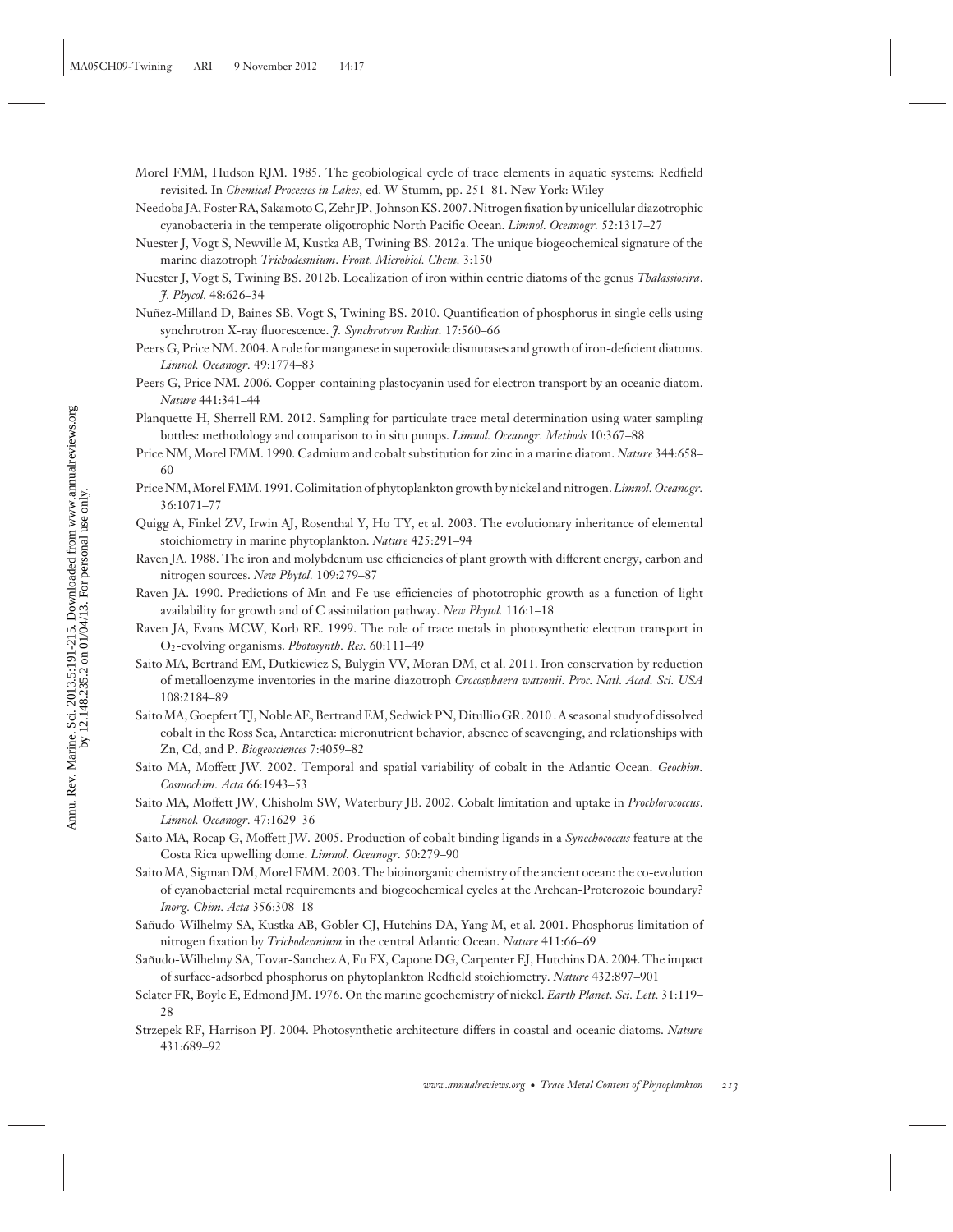Strzepek RF, Maldonado MT, Hunter KA, Frew RD, Boyd PW. 2011. Adaptive strategies by Southern Ocean phytoplankton to lessen iron limitation: uptake of organically complexed iron and reduced cellular iron requirements. *Limnol. Oceanogr.* 56:1983–2002

Sunda WG. 1988/1989. Trace metal interactions with marine phytoplankton. *Biol. Oceanogr.* 6:411–42

Sunda WG. 1997. Control of dissolved iron concentrations in the world ocean: a comment. *Mar. Chem.* 57:169–72

- Sunda WG, Huntsman SA. 1995a. Cobalt and zinc interreplacement in marine phytoplankton: biological and geochemical implications. *Limnol. Oceanogr.* 40:1404–17
- Sunda WG, Huntsman SA. 1995b. Iron uptake and growth limitation in oceanic and coastal phytoplankton. *Mar. Chem.* 50:189–206
- Sunda WG, Huntsman SA. 1995c. Regulation of copper concentration in the oceanic nutricline by phytoplankton uptake and regeneration cycles. *Limnol. Oceanogr.* 40:132–37
- Sunda WG, Huntsman SA. 1997. Interrelated influence of iron, light and cell size on marine phytoplankton growth. *Nature* 390:389–92

Sunda WG, Huntsman SA. 1998a. Control of Cd concentrations in a coastal diatom by interactions among free ionic Cd, Zn, and Mn in seawater. *Environ. Sci. Technol.* 32:2961–68

Sunda WG, Huntsman SA. 1998b. Interactions among  $Cu^{2+}$ ,  $Zn^{2+}$ , and  $Mn^{2+}$  in controlling cellular Mn, Zn, and growth rate in the coastal alga *Chlamydomonas*. *Limnol. Oceanogr.* 43:1055–64

Sunda WG, Huntsman SA. 1998c. Interactive effects of external manganese, the toxic metals copper and zinc, and light in controlling cellular manganese and growth in a coastal diatom. *Limnol. Oceanogr.* 43:1467–75

Sunda WG, Huntsman SA. 2000. Effect of Zn, Mn, and Fe on Cd accumulation in phytoplankton: implications for oceanic Cd cycling. *Limnol. Oceanogr.* 45:1501–16

Sunda WG, Huntsman SA. 2005. Effect of  $CO<sub>2</sub>$  supply and demand on zinc uptake and growth limitation in a coastal diatom. *Limnol. Oceanogr.* 50:1181–92

Sunda WG, Swift DG, Huntsman SA. 1991. Low iron requirement for growth in oceanic phytoplankton. *Nature* 351:55–57

- Tagliabue A, Bopp L, Aumont O, Arrigo KR. 2009. Influence of light and temperature on the marine iron cycle: from theoretical to global modeling. *Glob. Biogeochem. Cycles* 23:GB2017
- Tortell PD, Maldonado MT, Price NM. 1996. The role of heterotrophic bacteria in iron-limited ocean ecosystems. *Nature* 383:330–32
- Tovar-Sanchez A, Sanudo-Wilhelmy SA. 2011. Influence of the Amazon River on dissolved and intra-cellular ˜ metal concentrations in *Trichodesmium* colonies along the western boundary of the sub-tropical North Atlantic Ocean. *Biogeosciences* 8:217–25

Tovar-Sanchez A, Sanudo-Wilhelmy SA, Garcia-Vargas M, Weaver RS, Popels LC, Hutchins DA. 2003. A ˜ trace metal clean reagent to remove surface-bound iron from marine phytoplankton. *Mar. Chem.* 82:91–99

- Tovar-Sanchez A, Sañudo-Wilhelmy SA, Kustka AB, Agustí S, Dachs J, et al. 2006. Effects of dust deposition and river discharges on trace metal composition of *Trichodesmium* spp. in the tropical and subtropical North Atlantic Ocean. *Limnol. Oceanogr.* 51:1755–61
- Tuit C, Waterbury J, Ravizzaz G. 2004. Diel variation of molybdenum and iron in marine diazotrophic cyanobacteria. *Limnol. Oceanogr.* 49:978–90
- Turekian KK. 1977. The fate of metals in the ocean. *Geochim. Cosmochim. Acta* 41:1139–44
- Twining BS. 2003. *The accumulation and trophic transfer of trace metals by protozoa*. PhD thesis. Stony Brook University, Stony Brook, NY
- Twining BS, Baines SB, Bozard JB, Vogt S, Walker EA, Nelson DM. 2011. Metal quotas of plankton in the equatorial Pacific Ocean. *Deep-Sea Res. II* 58:325–41
- Twining BS, Baines SB, Fisher NS. 2004a. Element stoichiometries of individual plankton cells collected during the Southern Ocean Iron Experiment (SOFeX). *Limnol. Oceanogr.* 49:2115–28
- Twining BS, Baines SB, Fisher NS, Landry MR. 2004b . Cellular iron contents of plankton during the Southern Ocean Iron Experiment (SOFeX). *Deep-Sea Res. I* 51:1827–50
- Twining BS, Baines SB, Fisher NS, Maser J, Vogt S, et al. 2003. Quantifying trace elements in individual aquatic protist cells with a synchrotron X-ray fluorescence microprobe. *Anal. Chem.* 75:3806–16

Twining BS, Baines SB, Vogt S, de Jonge MD. 2008. Exploring ocean biogeochemistry by single-cell microprobe analysis of protist elemental composition. *J. Eukaryot. Microbiol.* 55:151–62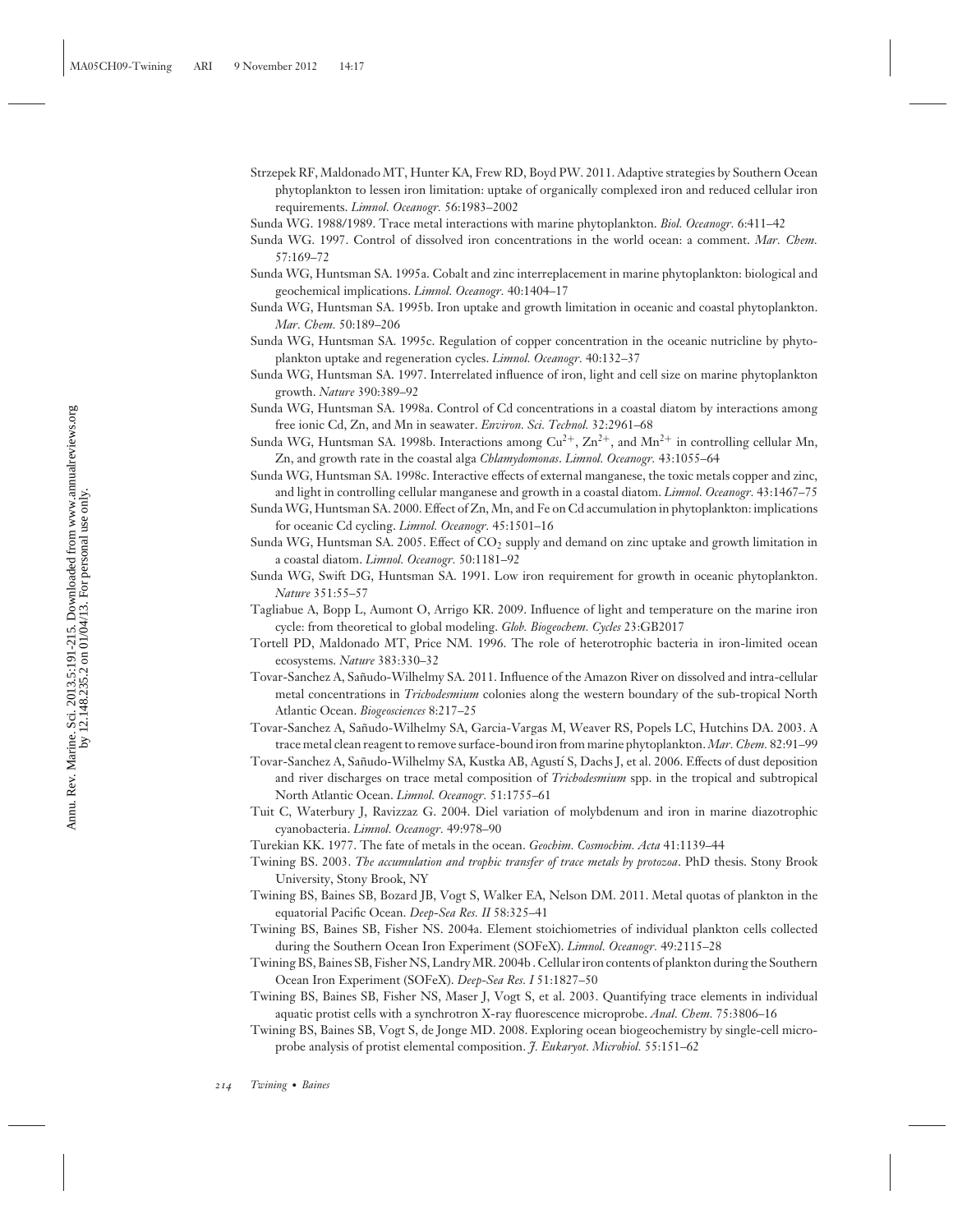- Twining BS, Baines SB, Vogt S, Nelson DM. 2012. Role of diatoms in Ni biogeochemistry in the ocean. *Glob. Biogeochem. Cycles.* In press
- Twining BS, Nuñez-Milland D, Vogt S, Johnson RS, Sedwick PN. 2010. Variations in Synechococcus cell quotas of phosphorus, sulfur, manganese, iron, nickel, and zinc within mesoscale eddies in the Sargasso Sea. *Limnol. Oceanogr.* 55:492–506
- Waite TD. 2001. Thermodynamics of the iron system in seawater. In *The Biogeochemistry of Iron in Seawater*, ed. DR Turner, KA Hunter, pp. 291–342. New York: Wiley
- Webb EA, Moffett JW, Waterbury JB. 2001. Iron stress in open-ocean cyanobacteria (*Synechococcus*, *Trichodesmium*, and *Crocosphaera* spp.): identification of the IdiA protein. *Appl. Environ. Microbiol.* 67:5444– 52
- Whittaker SW, Bidle KD, Kustka AB, Falkowski PG. 2011. Quantification of nitrogenase in *Trichodesmium* IMS 101: implications for iron limitation of nitrogen fixation in the ocean. *Environ. Microbiol. Rep.* 3:54–58
- Wilhelm SW, Maxwell DP, Trick CG. 1996. Growth, iron requirements, and siderophore production in iron-limited *Synechococcus* PCC 7002. *Limnol. Oceanogr.* 41:89–97
- Wojciechowski CL, Cardia JP, Kantrowitz ER. 2002. Alkaline phosphatase from the hyperthermophilic bacterium *T. maritima* requires cobalt for activity. *Protein Sci.* 11:903–11
- Wolfe-Simon F, Grzebyk D, Schofield O, Falkowski PG. 2005. The role and evolution of superoxide dismutases in algae. *J. Phycol.* 41:453–65
- Yeats PA, Campbell JA. 1983. Nickel, copper, cadmium and zinc in the northwest Atlantic Ocean. *Mar. Chem.* 12:43–58
- Zehr JP, Waterbury JB, Turner PJ, Montoya JP, Omoregie E, et al. 2001. Unicellular cyanobacteria fix N<sub>2</sub> in the subtropical North Pacific Ocean. *Nature* 412:635–38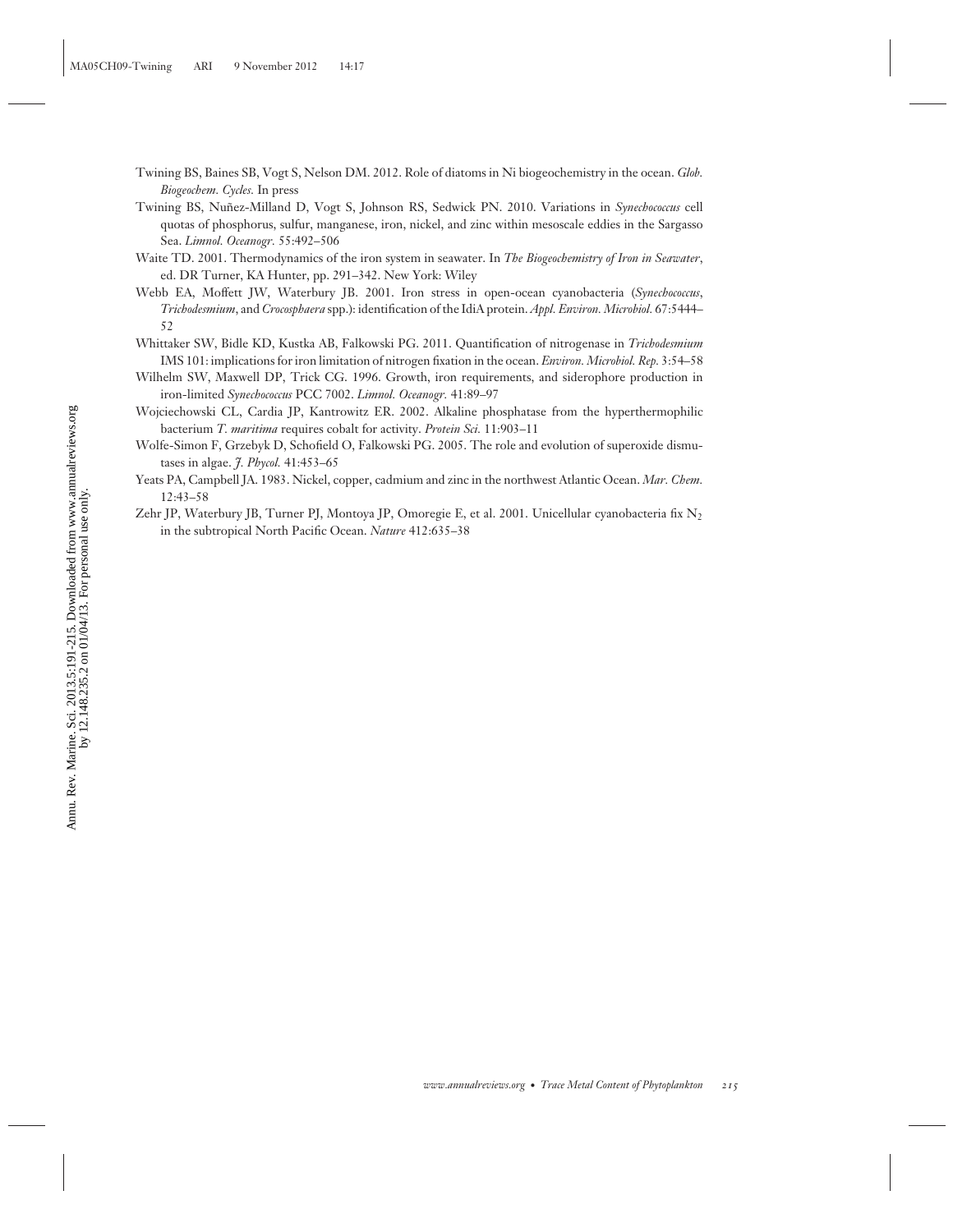#### **Annual Review of Marine Science**

## Volume 5, 2013 Contents

| Reflections About Chance in My Career, and on the Top-Down<br>Regulated World                                                                                                                                                                                                                                                                                                                                               |
|-----------------------------------------------------------------------------------------------------------------------------------------------------------------------------------------------------------------------------------------------------------------------------------------------------------------------------------------------------------------------------------------------------------------------------|
| Causes for Contemporary Regional Sea Level Changes<br>Detlef Stammer, Anny Cazenave, Rui M. Ponte, and Mark E. Tamisiea 21                                                                                                                                                                                                                                                                                                  |
| Gravity Flows Associated with Flood Events and Carbon Burial:<br>Taiwan as Instructional Source Area<br>James T. Liu, Shuh-Ji Kao, Chih-An Huh, and Chin-Chang Hung 47                                                                                                                                                                                                                                                      |
| A Deep-Time Perspective of Land-Ocean Linkages<br>in the Sedimentary Record                                                                                                                                                                                                                                                                                                                                                 |
| Remote Sensing of the Nearshore                                                                                                                                                                                                                                                                                                                                                                                             |
| High-Frequency Radar Observations of Ocean Surface Currents                                                                                                                                                                                                                                                                                                                                                                 |
| Lagrangian Motion, Coherent Structures, and Lines<br>of Persistent Material Strain<br>$R.M.$ Samelson $\ldots$ $\ldots$ $\ldots$ $\ldots$ $\ldots$ $\ldots$ $\ldots$ $\ldots$ $\ldots$ $\ldots$ $\ldots$ $\ldots$ $\ldots$ $\ldots$ $\ldots$ $\ldots$ $\ldots$ $\ldots$ $\ldots$ $\ldots$ $\ldots$ $\ldots$ $\ldots$ $\ldots$ $\ldots$ $\ldots$ $\ldots$ $\ldots$ $\ldots$ $\ldots$ $\ldots$ $\ldots$ $\ldots$ $\ldots$ $\$ |
| Deglacial Origin of Barrier Reefs Along Low-Latitude Mixed<br>Siliciclastic and Carbonate Continental Shelf Edges                                                                                                                                                                                                                                                                                                           |
| The Trace Metal Composition of Marine Phytoplankton                                                                                                                                                                                                                                                                                                                                                                         |
| Photophysiological Expressions of Iron Stress in Phytoplankton                                                                                                                                                                                                                                                                                                                                                              |
| Evaluation of In Situ Phytoplankton Growth Rates:<br>A Synthesis of Data from Varied Approaches                                                                                                                                                                                                                                                                                                                             |